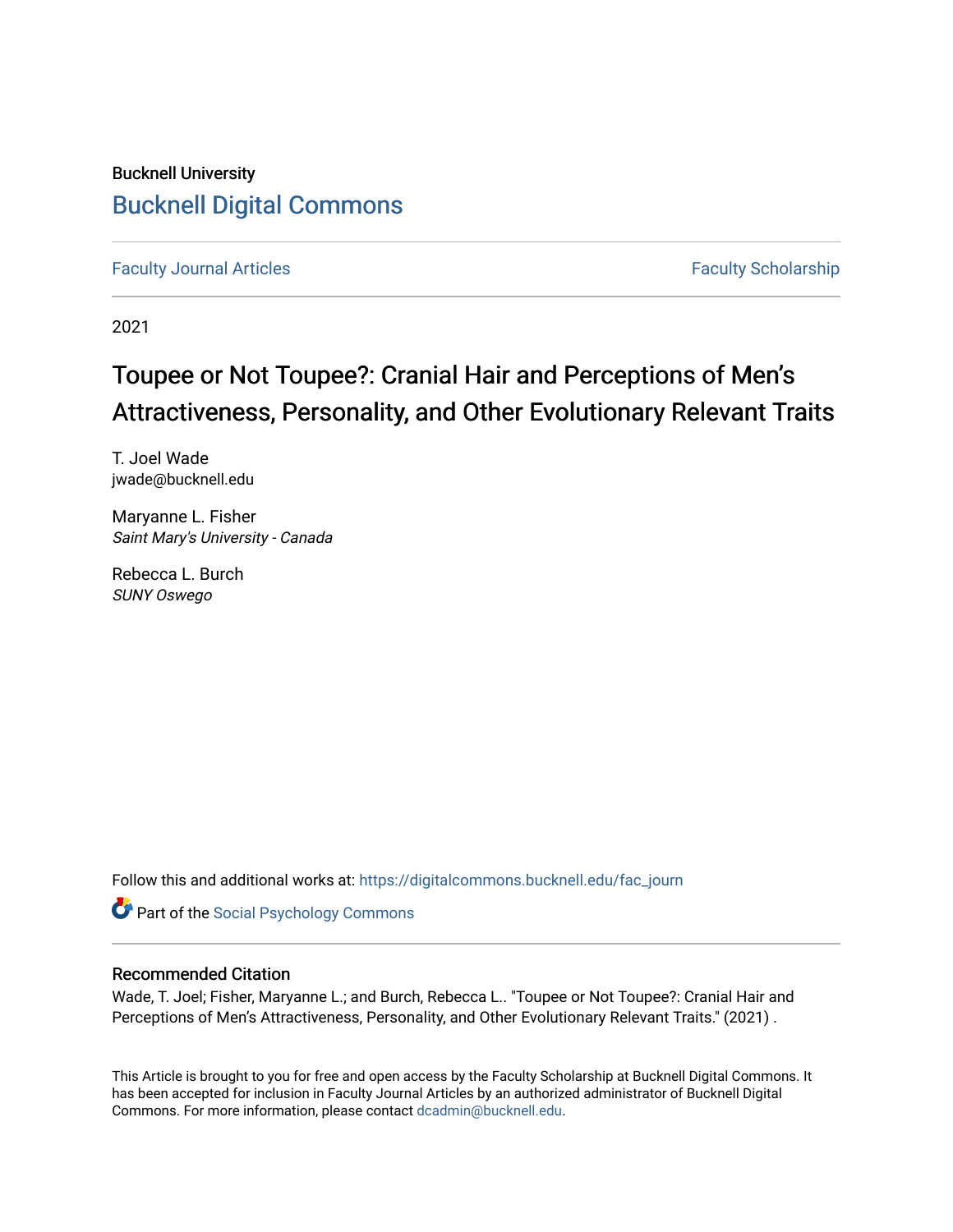#### **RESEARCH ARTICLE**



# **Toupee or Not Toupee?: Cranial Hair and Perceptions of Men's Attractiveness, Personality, and Other Evolutionary Relevant Traits**

**T. Joel Wade<sup>1</sup> · Maryanne L. Fisher2 · Rebecca L. Burch<sup>3</sup>**

Received: 24 June 2021 / Revised: 30 September 2021 / Accepted: 7 October 2021 © The Author(s), under exclusive licence to Springer Nature Switzerland AG 2021

#### **Abstract**

The question of whether or not cranial hair afects perceptions of attractiveness, personality, career success, and other traits related to fitness for men in two populations was investigated in two experiments. Experiment 1 used a 2 (race) $\times$ 2 (cranial hair of man) design, and examined attractiveness, fitness, and socially desirable personality measures. Experiment 2 used a 2 (race) $\times$ 2 (cranial hair) design to determine perceived attractiveness, fitness-related traits, and the Big-5 dimensions of personality. Amount of cranial hair did not afect personality ratings on the dimensions of the Big-5 but did afect perceived socially desired aspects of personality (such as warmth, sophistication, kindness, etc.). In Experiment [1,](#page-4-0) the White man with hair received higher perceived attractiveness, personality, and ftness ratings than the bald White man, while no diferences occurred for the Black men. For Experiment 2, when diferences for amount of cranial hair occurred, the White man with hair and the Black man without hair received higher perceived ftness and career success ratings. These results are discussed in terms of prior research on male cranial hair.

**Keywords** Hair · Attractiveness · Halo effects · Personality evaluations · Social desirability

Evolutionary-based studies on men's hair have focused almost exclusively on facial hair, such as beards (e.g., Craig et al., [2019](#page-10-0); Dixson et al., [2017a,](#page-10-1) [2017b](#page-10-2); Jach & Moroń, [2020\)](#page-10-3). The argument is that beards represent a sexually dimorphic trait that underwent sexual selection over human's evolutionary history (e.g., Craig et al., [2019\)](#page-10-0). Specifcally, phylogenetic evidence indicates human beardedness (and by extension, patterned baldness) are sexually selected secondary sexual traits. Men rank similarly in visually conspicuous secondary trait development, including beards and patterned baldness, to male nonhuman primates with polygynous mating systems (Dixson et al., [2005](#page-10-4)) and large social group sizes with multilevel social organizations (Grueter et al., [2015](#page-10-5)). These conditions favour sexually selected ornaments that signal age, social status, and dominance involved primarily

 $\boxtimes$  T. Joel Wade jwade@Bucknell.edu

- <sup>1</sup> Psychological Adaptations Research Consortium, Bucknell University, Lewisburg, USA
- <sup>2</sup> Psychological Adaptations Research Consortium, Saint Mary's University, Halifax, Canada
- Psychological Adaptations Research Consortium, State University of New York at Oswego, Oswego, USA

in male-male competition and secondarily in attractiveness to females.

Beards, then, are regarded to be intrasexually selected. Craig et al., [\(2019](#page-10-0); see also Dixson et al. [2021](#page-10-6)) provide evidence that beards enhance the speed and accuracy of detecting angry facial expressions as compared to clean shaven faces. Further, cross-cultural fndings indicate beards augment explicit aggressiveness ratings of angry facial expressions (Dixson & Vasey, [2012\)](#page-10-7). A fnal line of support is that beards enhance judgments of male facial masculinity, dominance, and aggressiveness compared to clean-shaven faces, irrespective of the degree of underlying facial masculinity (Dixson et al., [2017a](#page-10-1), [2017b;](#page-10-2) Mefodeva et al., [2020](#page-11-0); Sherlock et al., [2017\)](#page-11-1).

In addition to beards, another sexually dimorphic trait is androgenic alopecia (AGA; also called male pattern baldness, common baldness, and male pattern hair loss), which is characterized by progressive hair loss from the scalp (Lee & Lee, [2012\)](#page-11-2). Unlike beards, AGA has remained highly overlooked as a potential research area within evolutionary psychology.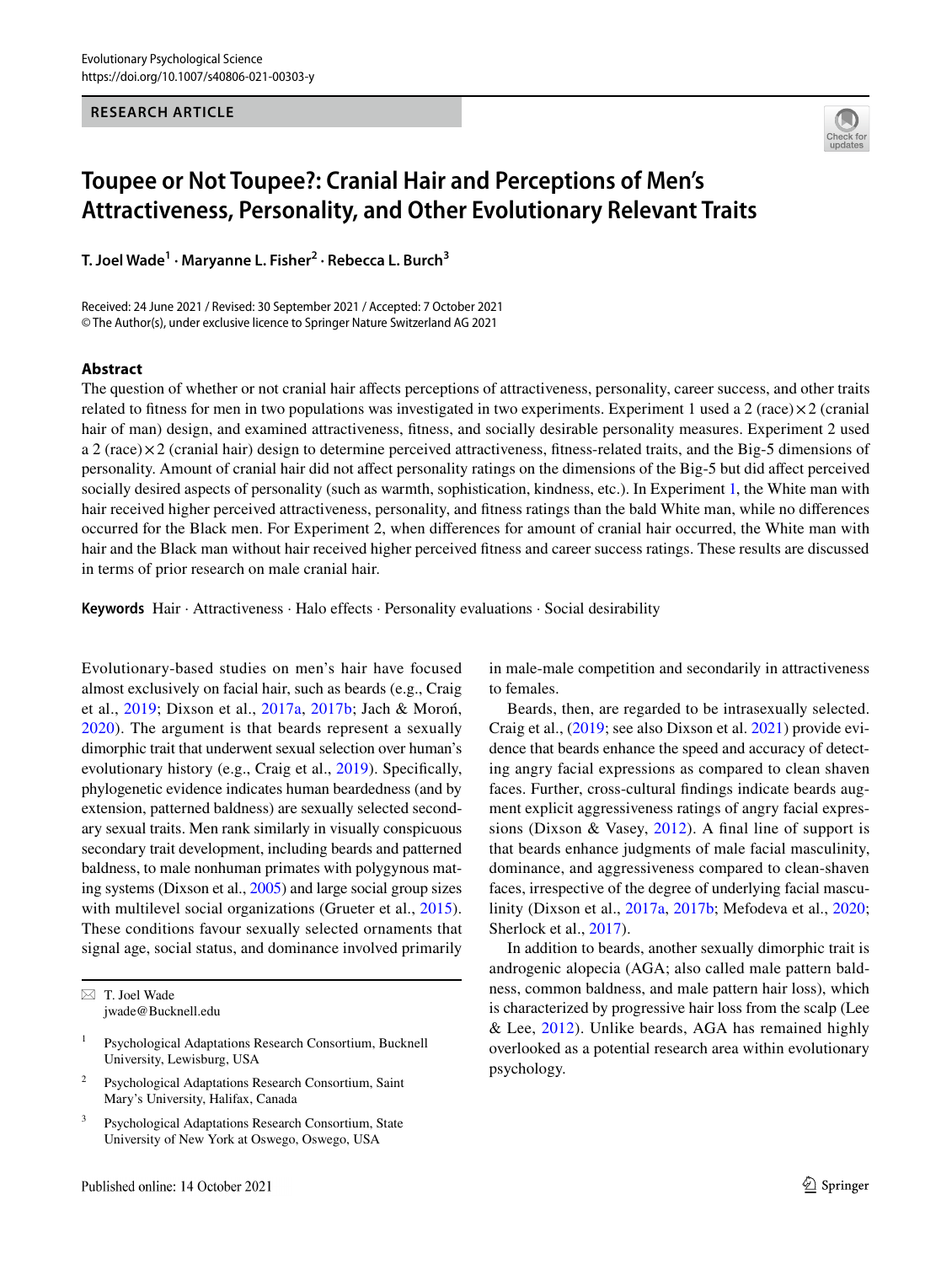## **The Stigma of AGA**

This lack of research is surprising as the loss of hair carries considerable stigma in both men and women, with baldness cures dating back to 4000 BC (Henss, [2001](#page-10-8)). Men are highly aware of cranial hair loss and how important it is with respect to how they are viewed by themselves and others. For example, the fear of going bald has led to a nearly \$4 billion industry in the USA alone, with consumers, primarily men, purchasing goods and services for hair-loss prevention and restoration products that include shampoos, medications, toupees, and surgical procedures (Friedman, [2019](#page-10-9)). Men with hair loss tend to become increasingly preoccupied, selfconscious, moderately stressed and distressed, dissatisfed with their physical appearance, and undertake coping efforts (Budd et al., [2000;](#page-10-10) Cash, [1992\)](#page-10-11). These negative feelings are possibly because "hair is perhaps our most powerful symbol of individual and group identity" (Synnott, [1987](#page-11-3), p. 381).

However, under evolutionary analysis, if hair loss leads to decreased mate value (especially without simultaneous increases in social standing or similar to make up the defcit in mate value), the results could lead to lowered reproductive success. The link between reduced mate value and cranial hair loss has been documented in a variety of ways. Research using both schematic and photographic stimuli clearly indicates that men with hair are usually viewed more positively. Studies over decades have shown that bald or balding men are perceived as less physically attractive (Blaker et al., [2020](#page-9-0); Cash, [1990;](#page-10-12) Hellström & Telke, [1994;](#page-10-13) Mannes, [2013](#page-11-4); Moerman, [1988;](#page-11-5) Muscarella & Cunningham, [1996](#page-11-6); Roll & Vernis, [1971](#page-11-7)). Men with a full head of hair are also rated higher in personal likability (Cash, [1990\)](#page-10-12), confidence (Lee et al., [2002\)](#page-10-14), self-assertiveness (Henss, [2001\)](#page-10-8), masculinity (Butler et al., [1998;](#page-10-15) Hellström & Telke, [1994\)](#page-10-13), aggressiveness (Muscarella & Cunningham, [1996](#page-11-6)), intelligence (Blaker et al., [2020](#page-9-0)), health (Blaker et al., [2020](#page-9-0)), sexual attractiveness (Henss, [2001\)](#page-10-8), and potency (Lee et al., [2002](#page-10-14); Roll & Vernis, [1971\)](#page-11-7).

Not surprisingly given the descriptors above, amount of hair relates to career success (e.g., career and occupational prestige; Cash, [1990;](#page-10-12) Henss, [2001](#page-10-8)) which has important implications from an evolutionary standpoint of women's mate preferences. That is, copious amounts of research has indicated that women place high importance on a potential mate's ability to accrue resources (e.g., Buss, [1989](#page-10-16)), and career prestige and status are presumably connected to ownership of resources. In addition, men who hold public office exhibit less hair loss than men of the same age in the general population (Sigelman et al., [1990](#page-11-8); see also Kuntzman, [2000](#page-10-17)) and men with hair are more likely to be invited for a job interview and to be hired than bald men (Tischer, [1999](#page-11-9), reported in Henss, [2001](#page-10-8)).

Interestingly, recent fndings show that leaders who have shaved heads (i.e., mimicking but not actual baldness) are more preferred during times of confict and when coordination of group peace keeping is not needed (Blaker et al., [2020](#page-9-0)). This outcome may be due to head shaving increasing perceived dominance, but not age, compared to baldness (Blaker et al., [2020](#page-9-0)).

Other researchers fnd that bald men are perceived more positively on some dimensions. Bald men are rated higher in conscientiousness, emotional stability, intellect, occupational prestige, and cheerfulness (Hellström & Telke, [1994](#page-10-13); Henss, [2001](#page-10-8); Moerman, [1988](#page-11-5); Wogalter & Hosie, [1991\)](#page-12-0) than men with hair. Additionally, Muscarella and Cunningham ([1996\)](#page-11-6) report that men with less hair receive higher social maturity and appeasement ratings (i.e., timidity, femininity, baby-facedness, naivety, and gentleness) than men with a full head of hair. While baldness may lead to some positive attributions, based on the aforementioned research, one can see that there are more positive efects associated with a full head of hair than baldness. Basically, halo effects (thinking more positively of attractive people) occur such that full heads of hair receive better evaluations.

# **AGA as an Indicator of Health**

Why does cranial hair have this effect on the perception of men? Perhaps it is because of the biological signifcance of cranial hair for men. If AGA causes such distress and carries such stigma, one evolutionary hypothesis is that AGA is an indicator of poor health, stress response, or other issues that would lower mate value. Henss ([2001](#page-10-8)) made it clear that AGA is an indicator of hormonal status. Synnott ([1987\)](#page-11-3) reports that increased levels of hormones during puberty lead to the development of thicker scalp hair, which leads to inferences of strength, dominance, status, and competency. Since hormonal status is used to make inferences regarding character and biological ftness (Singh, [1995;](#page-11-10) Wade, [2000,](#page-11-11) [2003](#page-11-12)), social perceivers may execute an evolutionary adaptation where they use the amount of men's cranial hair to make inferences regarding behaviour, personality, and so on.

While Kranz et al. [\(2019](#page-10-18)) argued that "male pattern baldness is not a medical problem in the proper sense; it has no impact on the individual's state of physical health." (p. 331), there is considerable evidence that certain types of AGA may be strong indicators of health. AGA is heritable and polygenic (Yap et al., [2018\)](#page-12-1), with several identifed patterns and progressions (Lee & Lee, [2012](#page-11-2)), and is considered a disease with a genetic predisposition. Importantly, some researchers suggest that the early onset of alopecia (before the age of 36 years) is genetically diferent from the late onset of alopecia (Dawber et al., [1998\)](#page-10-19). Further, there have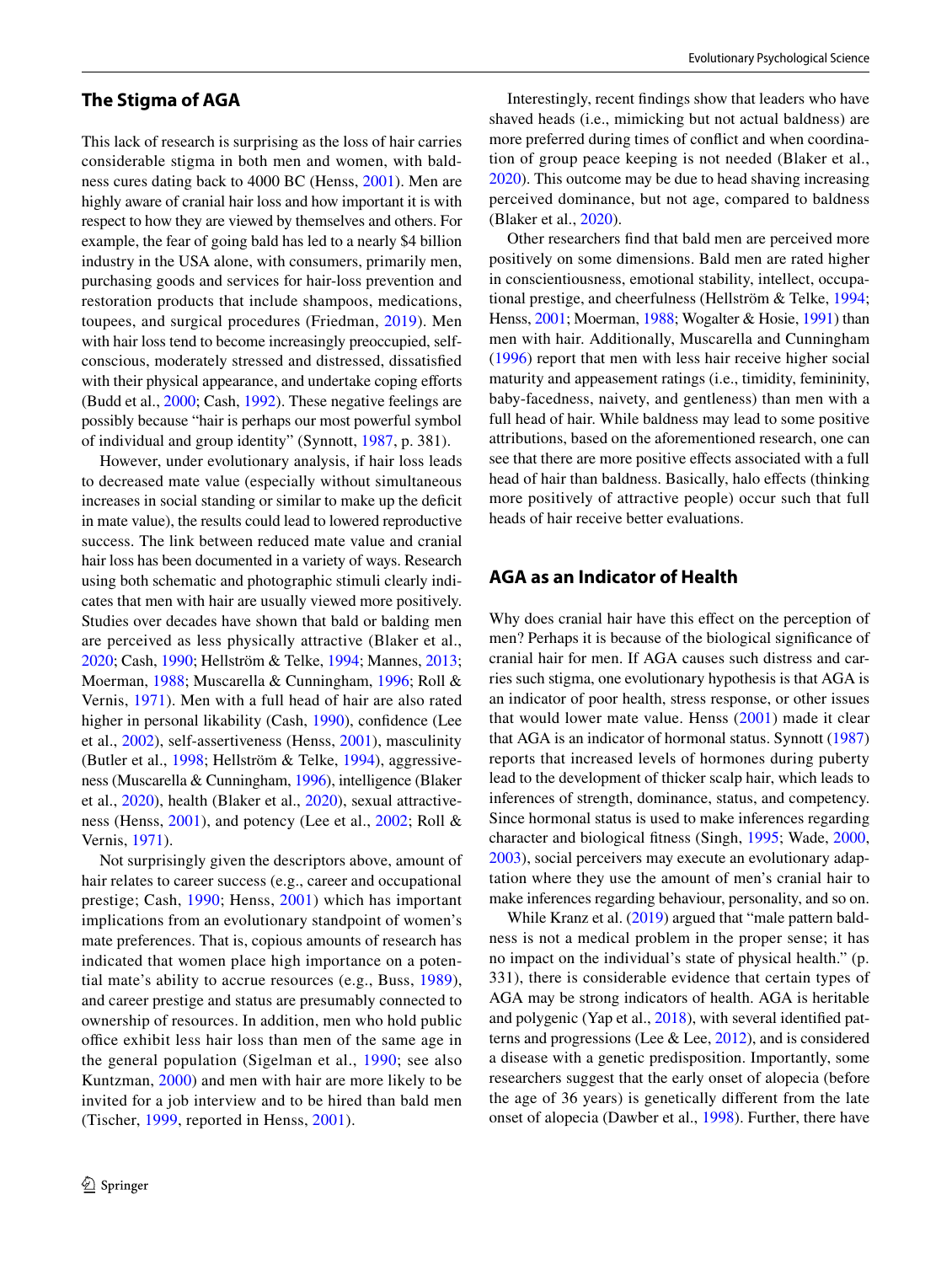been studies regarding diseases associated with AGA. Jang et al. ([2013\)](#page-10-20) observed associated diseases in 72.7% of males and 71.7% of females with AGA. Seborrheic dermatitis was the most common disease, found in over half of males and almost half of females. Hypertension, hyperlipidemia, diabetes mellitus, and gastrointestinal diseases (in rank order) were also found to be associated with AGA.

It is critical to note that many of these health issues may be associated with one type of AGA and not others. It is specifcally the subtype of *early* onset AGA that may indicate these risks. Jang et al. ([2013](#page-10-20)) reported an over representation of early onset AGA in their sample. Early onset AGA was also a risk factor for an early onset of severe coronary heart disease (Matilainen et al., [2001\)](#page-11-13). Men between ages 19 and approximately 50 years and who have early AGA (occurring before 35 years of age) have an increased incidence of hyperinsulinemia and disorders associated with insulin resistance, such as obesity, hypertension, and Dyslipidemia.

Some researchers argue that cultural diferences like lifestyle choices and diet play a role (Lee & Lee, [2012\)](#page-11-2), particularly as those choices impact on insulin and diabetes. González-González et al. ([2009\)](#page-10-21) reported that insulin resistance was signifcantly higher in AGA patients, but this insulin resistance was associated with eating habits. However, the diet implicated in these issues is the 'Western' diet, which confates this factor with early onset AGA which is far more common in European men (Jang et al., [2013;](#page-10-20) Lee & Lee, [2012](#page-11-2)).

AGA may also be an indicator of how well an individual reacts to stress. Researchers have argued that the age of onset of AGA may be infuenced by the stress of competition, specifcally because of the endocrine, metabolic, and immunological nature of AGA (Jang et al, [2013\)](#page-10-20). However, these researchers again also point to the "increases in weight and body mass index due to the Western style of eating habits" (Jang et al., [2013](#page-10-20), p. 186). While diet may play some role, it is important to remember that AGA has a strong documented genetic basis and as we shall see, clear racial diferences.

# **Racial Differences**

Pattern baldness typically starts in men during their 20 s or 30 s (Odom et al., [2000\)](#page-11-14) and afects at least half of all men (Henss, [2001](#page-10-8)) but up to 80% of 'European' men (Hamilton, [1951\)](#page-10-22). White men are four times more likely to develop male pattern baldness than Black men (Setty, [1970](#page-11-15)). Overall, the incidence of AGA in a Korean sample (14.1% of men, 5.6% of women, Paik et al., [2001](#page-11-16)) and a Chinese sample (21.3% of men, 3.7% of women, Wang, et al., [2010](#page-11-17)) was much lower than European samples, such as Turkey (67.1% of men, 23.9% of women; Salman et al., [2017](#page-11-18)). However, a Thai sample showed higher numbers than the Chinese sample (38.5% in men, Pathomvanich et al., [2002\)](#page-11-19). Khumalo et al.

([2007\)](#page-10-23) found that the prevalence of AGA was much lower in their African sample (14.6% of men, 3.5% of women) and developed much later (4.4% of the sample under the age of 50, and 16.1% over the age of 50).

This pattern re-emerges in when hair loss occurs. In Asian men, hair loss is minimal before the age of 40 and then the incidence increases with age (Kakizo, [1969\)](#page-10-24). A study of Japanese men found that they developed hair loss roughly one decade later than European men (Takashima et al., [1981](#page-11-20)). By their forties, 53% of European men had developed male pattern baldness (Rhodes et al., [1998\)](#page-11-21); for Korean men, only 47% develop it by their seventies (Paik et al., [2001](#page-11-16)). The previous research shows that early pattern baldness is a stronger indicator of health, and this particular onset and progression of AGA is far more common in European men than men from other racial groups.

All of this literature implies that both the incidence of particular types of male pattern baldness and what they may indicate (e.g., age or health status) may differ across race. Moreover, investigation into this topic is lacking and the overwhelming majority of studies rely on White stimuli. For example, Kranz et al. [\(2019](#page-10-18)) examined the effect of AGA on ratings of attractiveness using exclusively White men in the stimulus materials. Blaker's ([2020](#page-9-0)) study on hair and leadership used a Dutch sample for stimulus materials, and Alfonso et al. [\(2005](#page-9-1)) and Budd et al. ([2000\)](#page-10-10) only studied European men. Marcinska et al. [\(2015\)](#page-11-22) conducted a large-scale study of DNA variants in AGA, but only in European men. Matilainen et al. ([2001\)](#page-11-13), who found the link between early AGA and early onset of severe coronary heart disease, used a sample of Finnish men but did not comment on the racial composition of the sample. Overall, researchers on perceptions of cranial hair in men maybe overlooking the role that race plays in both the development and perceptions of AGA.

#### **The Present Study**

Cranial hair halo efects may also occur because hair signals age, sex, ethnicity, health, and social and private identity (Henss, [2001](#page-10-8); Synnott, [1987](#page-11-3)). However, while the research on baldness and social perception is informative, only Cash [\(1990](#page-10-12)) and Mannes [\(2013](#page-11-4)) have included Black male stimuli in their research. Further, the research that has included Black men as stimuli has not incorporated major measures of personality such as the Big-5, is not framed using an evolutionary theory perspective, and the full range of evolutionary-related ftness traits (e.g., those underpinning being a good parent, good mate, or being enthusiastic; Mogilski et al., [2014;](#page-11-23) Wade, [2000,](#page-11-11) [2003\)](#page-11-12) was not encompassed by that research. Additionally, one of those studies is quite dated (Cash, [1990,](#page-10-12) which is 31 years old) and social perceptions may have changed in the interim. This topic is particularly important, as hair loss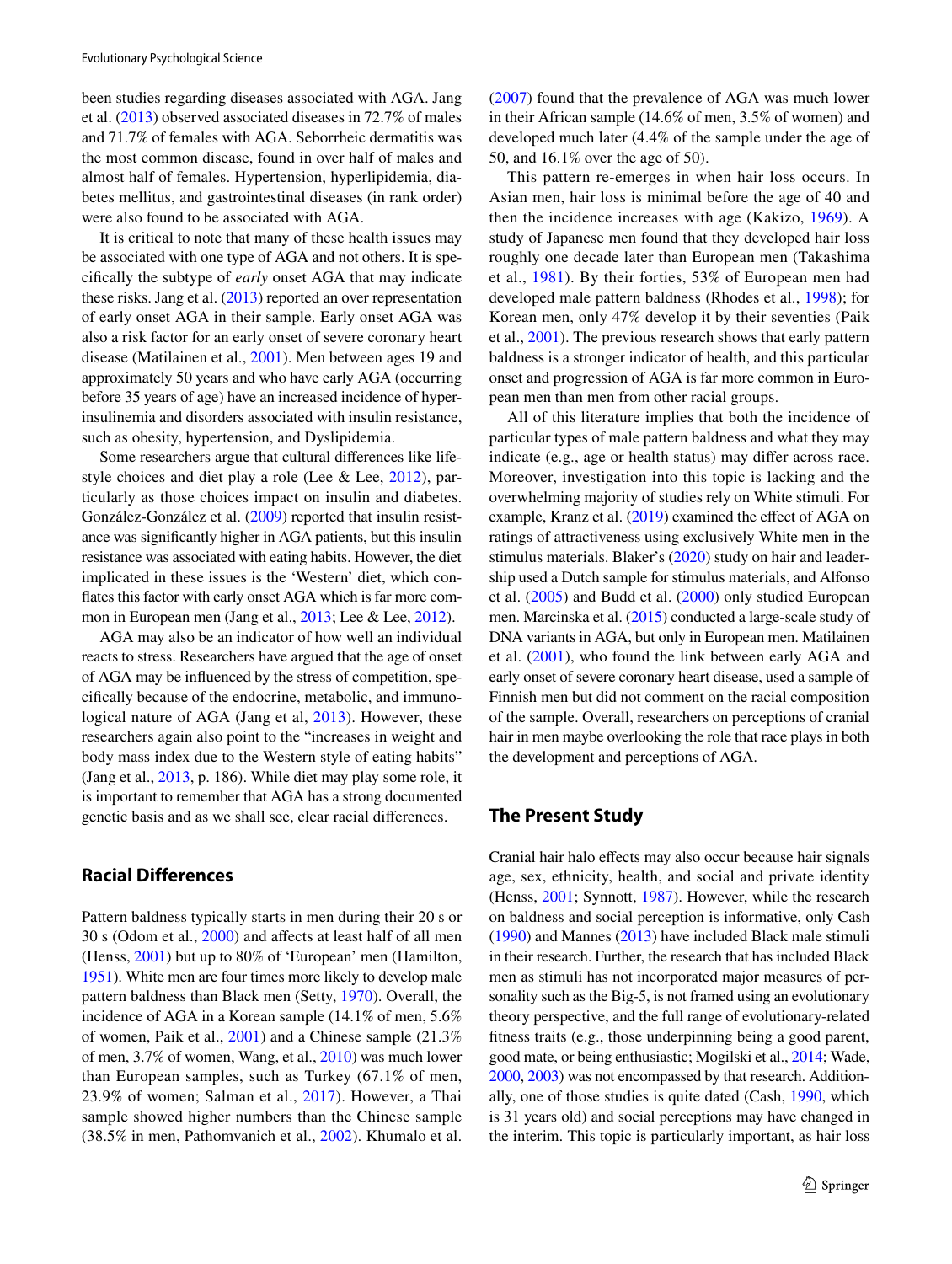is a concern for men across the world, but shows distinctive patterns in incidence and onset across groups. These patterns appear to have a genetic basis and are associated with health outcomes. If AGA is an indicator of health or stress, it is of note that these indicators map on to the specifc pattern of hair loss seen far more in White men (early onset AGA) and may not apply to Black men.

One must also consider cultural context in which adaptations evolve; evolutionary adaptations can be modifed by culture (Crawford & Anderson, [1989](#page-10-25); Wade, [2003](#page-11-12)). For example, Blacks do not judge themselves using the entirety of the same evolutionary criteria as Whites (Wade, [2000,](#page-11-11) [2003](#page-11-12)). For the current study, it is interesting that baldness appears to not afect Black and White men in the same manner. Henss [\(2001\)](#page-10-8) suggests, for instance, that a bald head may be viewed as a sex symbol for Black men. Popular culture has been commenting on the attractiveness of bald Black men for decades (Jet, "Why bald heads have become so popular," [1997](#page-12-2); Ebony, "The sex appeal of bald men", [1994\)](#page-11-24).

While fndings suggest White men with hair should be perceived more positively than White men without hair, the amount of cranial hair may not matter for Black men, or Black men with less hair may be perceived more positively than Black men with hair. The goal of the present research is to investigate this issue in two experiments. Experiment 1 examines socially desirable personality measures, while Experiment 2 includes Big-5 measures of personality to determine if amount of cranial hair only afects desired aspects of Black and White men's personalities.

#### **Hypotheses**

An interaction of men's race by amount of men's cranial hair was hypothesized. It was predicted that a White man with more hair should receive higher ratings on various measures of attractiveness and status than a White man with male pattern baldness. The interaction expected for Black men was less clear, as a Black man with less hair may receive higher ratings than a Black man with hair, or the amount of hair may not matter for ratings of Black men. If the interaction does not occur, then an amount of hair main efect should occur such that men with hair receive higher ratings than men without hair (i.e., male pattern baldness).

Participants were 70 students, 37 men and 33 women, ranging in age from 18 to 22 years (*M*=19.23, *SD*=0.920)

# **Experiment 1**

## **Method**

#### <span id="page-4-0"></span>**Participants**

from a private university in the northeastern USA. Seven participants were not White. Their participation was in partial fulflment of the requirements of an introductory psychology course.

#### **Procedure**

The same cover story used in previous research examining halo efects (Dion et al., [1972;](#page-10-26) Wade & DiMaria, [2003;](#page-11-25) Wade et al., [2003\)](#page-11-26) was used in the present research. Participants were told that the experiment was a study of person perception accuracy. They were informed that the purpose of the study was to compare the accuracy of untrained college students with the accuracy of graduate students in clinical psychology and clinical psychologists. Participants received one of two possible descriptions of a man (Black or White) with one of two photographs (with hair or bald) attached to a questionnaire. The same White and the same Black man were used in the bald and nonbald photographs. At the conclusion of the experiment, the participants were debriefed, fully informing them of the purpose of the research and the fctitious nature of the cover story we used.

Each description contained information pertaining to where the individual lived, what sport they played, what they did in their spare time, and what their favourite colour was to reinforce the cover story. Participants were asked to rate the individual on the 27 diferent point scalar bipolar personality trait characteristics from prior research on halo efects (Dion et al., [1972](#page-10-26); Wade & DiMaria, [2003](#page-11-25); Wade et al., [2003\)](#page-11-26). Thus, participants evaluated their assigned stimulus person on how much they were altruistic, conventional, self-assertive, exciting, stable, emotional, dependent, safe, interesting, genuine, sensitive, outgoing, sexually permissive, sincere, warm, sociable, competitive, obvious, kind, modest, strong, serious, sexually warm, simple, poised, bold, and sophisticated. Participants were also asked to rate the individual on eight 7-point scale items  $(1 =$  negative to  $7 =$  positive) included in prior research examining attractiveness halo effects (Dion et al., [1972](#page-10-26); Wade & DiMaria, [2003\)](#page-11-25) and perceptions of traits that signal ftness (Mogilski et al., [2014;](#page-11-23) Wade, [2000](#page-11-11), [2003\)](#page-11-12). The eight items were attractiveness, intelligence, friendliness, enthusiasm, trustworthiness, career success (i.e., lucrative career), and whether the person would be a good parent, and a good mate.

Hair and race of stimulus person manipulation checks were also included. Participants were asked the following: how much hair the individual has  $(1=$ bald to  $7=$ full head of hair) and to indicate the individual's race. Additional questions focusing on the extraneous information in the description were also included in order to reinforce the cover story. The manipulation checks were presented last in the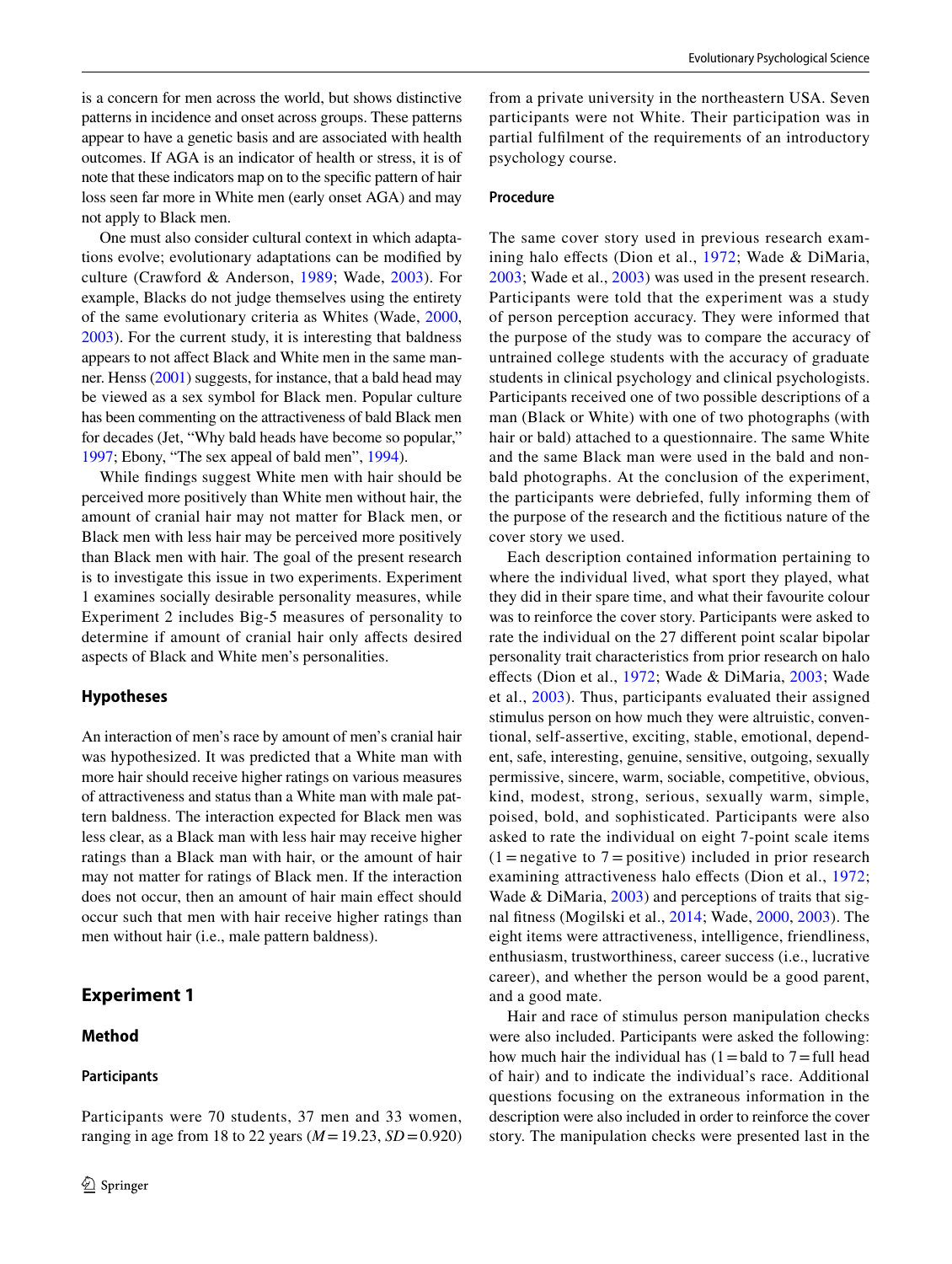questionnaire. To minimize any possible psychological tension associated with evaluating a Black man, and in keeping with the proportion of psychology students being femalebiased, the experimenter was a White female (see Davis & Silver, [2003;](#page-10-27) Wijenayake et al, [2020;](#page-12-3) Wilson et al, [2002\)](#page-12-4).

#### **Results**

#### **Manipulation Checks**

The manipulation of amount of hair was efective. The bald stimulus man was rated as having less hair than the nonbald man, *F*(1,69)=191.57, *p*<0.001, *η*2=0.74 (*M*=5.89,  $SD = 1.41$  vs.  $M = 2.40$ ,  $SD = 0.60$  for non-bald and bald men, respectively). Additionally, individuals correctly recalled the race of the stimulus man.

# **Personality, Attractiveness, Fitness, and Perceived Career Success**

Prior research examining beauty and personality halo effects (Dion, et al., [1972;](#page-10-26) Eagly et al., [1991](#page-10-28)) and prior research examining perceptions of men's cranial hair (Cash, [1990](#page-10-12); Hellström & Telke, [1994;](#page-10-13) Henss, [2001;](#page-10-8) Moerman, [1988](#page-11-5); Muscarella & Cunningham, [1996](#page-11-6); Roll & Vernis, [1971](#page-11-7); Sigelman et al., [1990](#page-11-8); Tischer, [1999](#page-11-9), as reported in Henss, [2001\)](#page-10-8) did not fnd sex of perceiver diferences. Also, a 2 (sex of participant) $\times$ 2 (race; Black or White) $\times$ 2 (hair condition; bald or full head of hair) ANOVA was computed for the average of the 27 traits. This average score of the traits was created by summing the ratings for the traits and then computing an average for each participant. Prior to summing the items, items were reversed scored, consistent with Dion et al. ([1972\)](#page-10-26), so that higher numbers refected a positive evaluation. The summed trait average score showed moderate internal consistency, Cronbach's *α*=0.66 (Cronbach, [1951\)](#page-10-29). The ANOVA revealed no signifcant efects for sex of participant. Similarly, a 2 (sex of participant) $\times$ 2 (race) $\times$ 2 (hair condition) MANOVA for the attractiveness and ftness items was computed and revealed no signifcant efects for sex of participant. Therefore, data for men and women were analysed together.

A  $2 \times 2$  race (White or Black) by hair condition (bald or full head of hair) ANOVA was computed on the 27 personality traits average score, and the attractiveness question. The ANOVA revealed a signifcant interaction of race and amount of hair,  $F(1, 69) = 5.70$ ,  $p < 0.02$ ,  $p<0.08$ ; see Table [1.](#page-5-0) Table [1](#page-5-0) shows that the White man with hair is rated higher than the White man without hair  $(t(33)=3.05$ , *p*<0.004), while the amount of hair does not matter for Black men  $(t (33) = -0.065, \text{ns}).$ 

The ANOVA also revealed a significant effect for amount of cranial hair, *F*(1, 69) = 5.31, *p* < 0.024, *η*2 = 0.07. In

<span id="page-5-0"></span>**Table 1** Experiment 1 Mean personality rating as a function of race and cranial hair

| Race         | Hair            |                 |  |
|--------------|-----------------|-----------------|--|
|              | Non-bald        | Bald            |  |
| White        | $4.64a**$ (.38) | $4.31a**$ (.25) |  |
| <b>Black</b> | 4.78b(.27)      | 4.79b(.27)      |  |

Higher numbers mean more positive personality; means with the same superscript were compared; \*\**p* < 0.005; standard deviations are in parentheses

general, the bald men were rated lower in socially desirable personality traits than the non-bald men (non-bald men  $M = 4.71$ ,  $SD = 0.33$ , *vs* bald men  $M = 4.56$ ,  $SD = 0.35$ ). A significant effect for race also occurred,  $F(1, 69) = 19.04$ ,  $p < 0.0001$ ,  $\eta$ 2=0.22. In general, Black men received higher socially desirable personality ratings than White men (Black men *M*=4.79, *SD*=0.26 *vs* White men *M*=4.48, *SD*=0.40).

A 2 (race of man) $\times$ 2 (amount of hair) MANOVA was conducted on the attractiveness and fitness items. The MANOVA revealed a marginally significant multivariate interaction efect for race and the amount of hair *F*(8,  $(59) = 1.92$ ,  $p < 0.074$ ,  $p<sup>2</sup> = 0.21$ . This effect was accompanied by signifcant univariate interaction efects for race and amount of hair on attractiveness,  $F(1, 69) = 5.01$ ,  $p < 0.04$ , *η*2 = 0.07, and enthusiasm *F*(1, 69) = 4.05, *p* < 0.048,  $η2 = 0.06$  $η2 = 0.06$  $η2 = 0.06$ , see Tables [2](#page-5-1) and [3](#page-6-0). Tables 2 and [3](#page-6-0) show that the White man with hair was perceived as more attractive and enthusiastic than the White man without hair  $(t(33)=4.51)$ , *p*<0.0001 and (*t*(33)=4.50, *p*<0.0001 for attractiveness and enthusiasm, respectively) while amount of cranial hair did not matter for ratings of Black men's attractiveness and enthusiasm (*t* (33) = 1.94, ns and  $t(33) = 1.44$ , ns for attractiveness and enthusiasm, respectively).

The MANOVA also revealed a signifcant multivariate main effect for the amount of hair,  $F(8, 59) = 4.72$ ,  $p < 0.0001$ ,  $p2 = 0.39$ . This effect was accompanied by a significant univariate effect for amount of hair on attractiveness,  $F(1, 69) = 21.61$ ,  $p < 0.0001$ ,  $p $2 = 0.25$ ; friendli$ ness, *F*(1, 69)=4.59, *p*<0.036, *η*2=0.07; and enthusiasm

<span id="page-5-1"></span>**Table 2** Experiment 1 Mean attractiveness as a function of race and cranial hair

| Race         | Hair             |                  |  |
|--------------|------------------|------------------|--|
|              | Non-bald         | Bald             |  |
| White        | $4.39a***$ (.78) | $2.82a***(1.24)$ |  |
| <b>Black</b> | 4.41b(.87)       | 3.83b(.92)       |  |

Higher numbers mean more attractive; means with the same superscript were compared; \*\*\**p* < .0001; standard deviations are in parentheses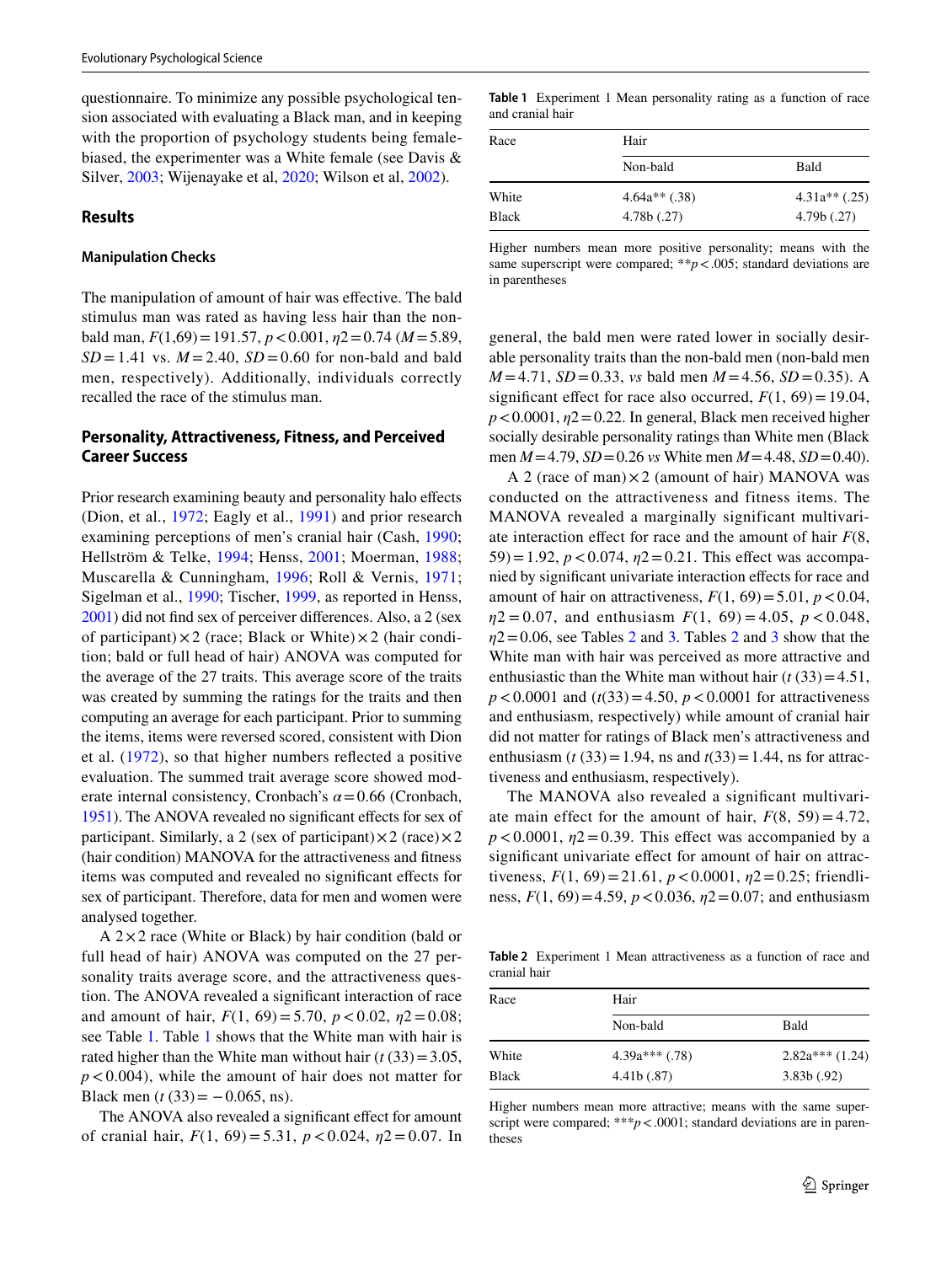<span id="page-6-0"></span>**Table 3** Experiment 1 Mean enthusiasm rating as a function of race and cranial hair

| Race         | Hair                |                     |
|--------------|---------------------|---------------------|
|              | Non-bald            | Bald                |
| White        | $5.22^{a***}$ (.55) | $4.18^{a***}$ (.81) |
| <b>Black</b> | $5.47^b$ (.72)      | $5.11^b$ (.76)      |

Higher numbers mean more enthusiastic; means with the same superscript were compared; \*\*\**p* < 0001; standard deviations are in parentheses

 $F(1,69) = 16.96$ ,  $p < 0.0001$ ,  $p $2 = 0.20$ . A marginally sig$ nifcant univariate efect for amount of hair occurred for the item lucrative career,  $F(1, 69) = 3.50$ ,  $p < 0.066$ ,  $p $2 = 0.05$ ;$ see Table [4](#page-6-1). In general, the men with hair were perceived as more attractive, friendlier, and more successful than the bald men.

The MANOVA also revealed a signifcant multivariate main efect for race, *F*(8, 59)=4.77, *p*<0.0001, *η*2=0.39. This effect was accompanied by a significant univariate effect for race on attractiveness,  $F(1, 69) = 5.01$ ,  $p < 0.029$ , *η*2 = 0.07; friendliness, *F*(1, 69) = 15.71, *p* < 0.0001, *η*2=0.19; enthusiasm *F*(1,69)=12.02, p < 0.001, *η*2=0.15; trustworthiness,  $F(1, 69) = 12.04$ ,  $p < 0.001$ ,  $p $2=0.15$ ; par$ enting potential,  $F(1, 69) = 4.63$ ,  $p < 0.035$ ,  $p $2=0.07$ ; and$ mate potential *F*(1, 69)=14.95, *p*<0.0001, *η*2=0.19; see Table [5](#page-6-2). In general, the Black men were perceived as more attractive, friendly, enthusiastic, trustworthy, and as better parents and mates than the White men.

# **Experiment 2**

The goal of this experiment was to replicate and extend the results of Experiment 1. Here, we sought to determine whether the amount of hair and race infuenced women's evaluations of men's attractiveness, perceived personality (as measured using the Big-5), and perceived career success.

<span id="page-6-1"></span>**Table 4** Experiment 1 Mean attractiveness, friendliness, enthusiasm, and success as a function of cranial hair

|                | Hair       |            |
|----------------|------------|------------|
|                | Non-bald   | Bald       |
| Attractiveness | 4.40(0.81) | 3.34(1.19) |
| Friendliness   | 5.09(.82)  | 4.71(.86)  |
| Enthusiasm     | 5.34(.64)  | 4.66(.91)  |
| <b>Success</b> | 5.51(.78)  | 5.14(.85)  |

Higher numbers mean more attractive, friendly, enthusiastic, and successful career; standard deviations are in parentheses

<span id="page-6-2"></span>**Table 5** Experiment 1 Mean attractiveness, friendliness, enthusiasm, trustworthiness, parenting skill, and mate potential ratings as a function of race

|                 | Race       |              |
|-----------------|------------|--------------|
|                 | White      | <b>Black</b> |
| Attractiveness  | 3.63(1.29) | 4.11 (.93)   |
| Friendliness    | 4.54(.89)  | 5.26(.66)    |
| Enthusiasm      | 4.71(.86)  | 5.29(.75)    |
| Trustworthiness | 4.11(.90)  | 4.77(.65)    |
| Parenting skill | 4.51(.85)  | 4.91(.70)    |
| Mate potential  | 4.23(.94)  | 5.03(.79)    |

Higher numbers mean more attractive, friendly, trustworthy, and better: parenting skill, and mate potential; standard deviations are in parentheses

#### **Method**

#### **Participants**

Participants were 50 women between the ages 19–21 from a private university in the northeastern USA. Three of these women were not White, but note that past research shows Black and White women evaluate Black men in similar ways (Gergen, [1968;](#page-10-30) Lincoln, [1968](#page-11-27); Wade et al., [2004a,](#page-11-28) [2004b\)](#page-11-29).

#### **Procedure**

The same procedure from experiment 1 was utilized. The dependent measure was the Interpersonal Adjectives Scale (Trapnell & Wiggins, [1990](#page-11-30)). The Interpersonal Adjectives Scale includes the Big-5 personality dimensions of surgency/ extraversion, agreeableness, conscientiousness, neuroticism, and openness to experience, and it has been utilized in prior research investigating personality halo effects (Wade et al., [2003](#page-11-26)). Once again, to minimize any possible psychological tension associated with evaluating a Black American, the experimenter was a White female.

#### **Results**

#### **Manipulation Checks**

The manipulation of the amount of hair was efective. The bald stimulus man was rated as having less hair than the nonbald man, *F*(1,46)=94.58, *p*<0.0001, *η*2=0.69 (*M*=6.05,  $SD = 0.95$  vs.  $M = 3.44$ ,  $SD = 1.29$  for non-bald and bald men, respectively). Additionally, individuals correctly recalled the race of the men in the stimuli.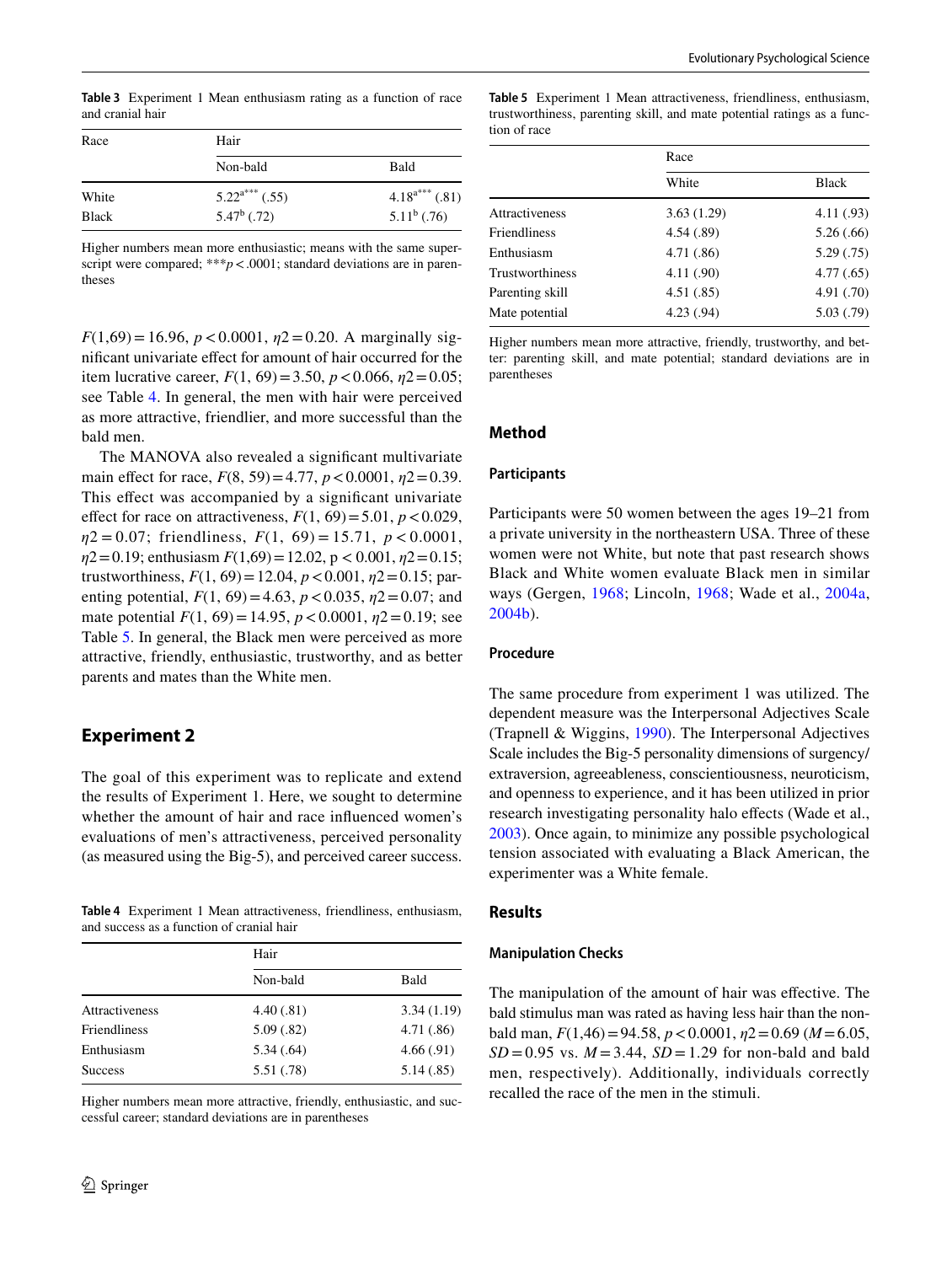Race Hair Non-bald Bald White 4.50a\*\*\* (1.00) 2.55a\*\*\* (1.04) Black 3.80b (1.40) 4.29b (1.07)

<span id="page-7-0"></span>**Table 6** Experiment 2 Mean attractiveness rating as a function of race and cranial hair

Higher numbers mean more attractive; means with the same superscript were compared; \*\*\**p* < 0001; standard deviations are in parentheses

# **Personality, Attractiveness, Evolutionary Fitness, and Perceived Career Success**

Separate 2 (amount of hair) $\times$ 2 (race of man) MANOVAs were computed on the Big-5 dimensions, and attractiveness, and career success items. The MANOVA for the Big-5 personality dimensions revealed no significant effects. However, the MANOVA for the attractiveness and career success items revealed a signifcant multivariate interaction efect for race and the amount of hair  $F(8, 36) = 3.10, p < 0.009, \eta^2 = 0.41$ . This effect was accompanied by significant univariate interaction efects for race and the amount of hair on attractiveness, *F*(1, 46)=13.67, *p*<0.001, *η*2=0.25; trustworthiness, *F*(1, 46) = 4.86,  $p < 0.03$ ,  $p< 0.10$ ; and perceived career success, *F*(1, 46)=4.89, *p*<0.03, *η*2=0.10; see Tables [6,](#page-7-0) [7,](#page-7-1) and [8](#page-7-2). Table [6](#page-7-0) shows that the White man with hair was perceived as more attractive than the White man without hair (*t*  $(21)=4.60, p<0.0001$ ). Additionally, Table [6](#page-7-0) shows that the amount of hair did not afect ratings of Black men's attractiveness  $(t(22)=0.97$ , ns). Table [7](#page-7-1) shows that the amount of hair did not afect ratings of trustworthiness for White men  $(t(21)=1.66$ , ns). Table [7](#page-7-1) also show that the amount of hair did not affect ratings of Black men's trustworthiness  $(t(22)=1.45$ , ns). However, Table [8](#page-7-2) shows that the Black man without hair was perceived as more successful than the Black man with hair  $(t(22)=0.2.20, p<0.039)$ , while amount of hair did not affect ratings of White men's career success  $(t(21)=1.09, \text{ns})$ .

The MANOVA also revealed a signifcant multivariate main efect for race, *F*(8 36)=2.66, *p*<0.02, *η*2=0.24. This efect was accompanied by a signifcant univariate efect for

<span id="page-7-2"></span>**Table 8** Experiment 2 Mean career success rating as a function of race and cranial

| Race  | Hair          |               |
|-------|---------------|---------------|
|       | Non-bald      | Bald          |
| White | 5.08a(1.17)   | 4.55a(1.21)   |
| Black | $4.808$ (.92) | $5.64b*(.93)$ |

Higher numbers mean more lucrative career; means with the same superscript were compared;  $*p < .05$ ; standard deviations are in parentheses

race on friendliness,  $F(1, 46) = 14.53$ ,  $p < 0.0001$ ,  $p2 = 0.25$ ; enthusiasm, *F*(1, 46)=20.77, *p*<0.0001, *η*2=0.33; trustworthiness, *F*(1,46)=5.13, *p*<0.029, *η*2=0.11; parenting skill  $F(1, 46) = 6.73$ ,  $p < 0.01$ ,  $p<sup>2</sup> = 0.14$ ; and mate potential, *F*(1, 46) = 8.53, *p* < 0.006, *η*2 = 0.17, see Table [9](#page-7-3). In general, the Black man was perceived as friendlier, more enthusiastic, more trustworthy, a better parent, and a better potential mate. No other signifcant efects occurred.

#### **Discussion**

As predicted, the personality of the White man with hair was evaluated more positively than the personality of the bald White man. Similarly, as predicted, the amount of cranial hair did not matter for ratings of the Black man's personality. Additionally, consistent with prior research investigating personality halo efects (Eagly et al., [1991](#page-10-28); Feingold, [1992](#page-10-31); Wade et al., [2003\)](#page-11-26), effects only occurred for socially desirable aspects of personality such as altruistic, conventional, self-assertive, exciting, stable, emotional, dependent, safe, interesting, genuine, sensitive, outgoing, sexually permissive, sincere, warm, sociable, competitive, obvious, kind, modest, strong, serious, sexually warm, simple, poised, bold, and sophisticated, not major aspects of personality such as the Big-5 dimensions. Race and the amount of

<span id="page-7-3"></span>**Table 9** Experiment 2 Mean friendliness, enthusiasm, trustworthiness, parenting skill, and mate potential ratings as a function of race

<span id="page-7-1"></span>**Table 7** Experiment 2 Mean trustworthiness rating as a function of race and cranial hair

| Race Hair |                               |  |
|-----------|-------------------------------|--|
|           | Non-bald Bald                 |  |
|           | White 4.58a (.97) 3.91a (.94) |  |
|           | Black 4.60b (.84) 5.14b (.95) |  |

Higher numbers mean more trustworthy; means with the same superscript were compared; standard deviations are in parentheses

| Race       |              |
|------------|--------------|
| White      | <b>Black</b> |
| 4.52(.89)  | 5.54 (.98)   |
| 4.30(1.02) | 5.58(1.02)   |
| 4.26(1.01) | 4.92(.93)    |
| 4.43(1.20) | 5.33(1.09)   |
| 4.26(1.25) | 5.17(.82)    |
|            |              |

Higher numbers mean more friendly, enthusiastic, trustworthy, and better parenting skill and mate potential; standard deviations are in parentheses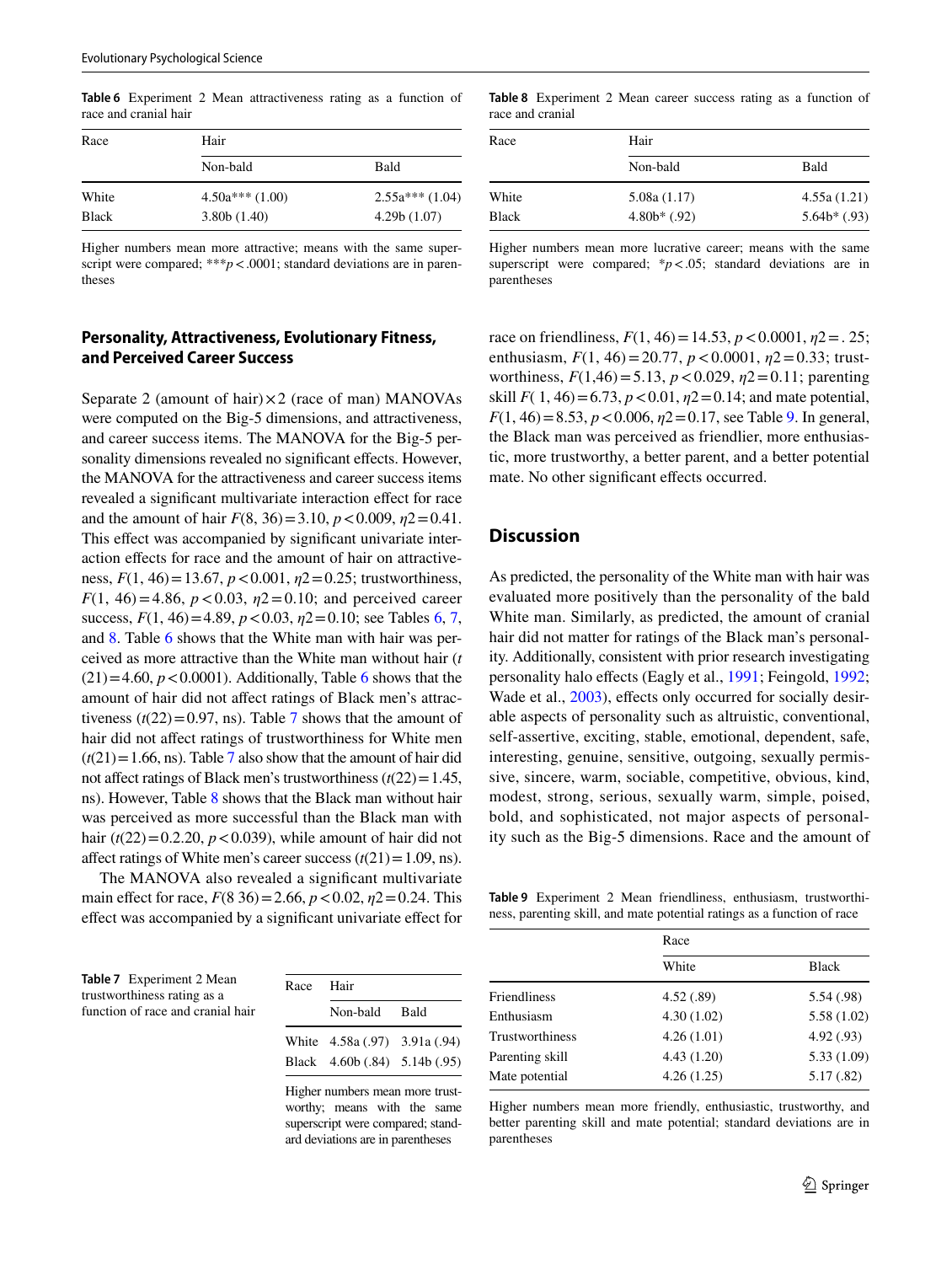hair diferentially afected social perceivers' evaluations of socially desirable aspects of men's personalities, their attractiveness, and career success.

The results for the White man are consistent with prior research showing that White men with hair are perceived more positively (Cash, [1990](#page-10-12); Hellström & Telke, [1994](#page-10-13); Henss, [2001](#page-10-8); Moerman, [1988](#page-11-5); Muscarella & Cunningham, [1996;](#page-11-6) Roll & Vernis, [1971](#page-11-7)). However, as predicted, our fndings for the Black man suggest that amount of cranial hair does not matter for evaluations of Black men's attractiveness and personality. This diference may be because other factors carry more weight than cranial hair in these judgements of Black men. This possibility cannot be directly ascertained from the present research and falls to future work.

Another possibility, as discussed in the introduction, is that hair loss does not indicate the same features or potential faults in Black men than it does in White men. Black men do not experience hair loss at the same time, with the same progression, or in similar numbers to White men, and therefore, men and women do not view hair loss the same way with this population. As prior research indicates, early hair loss is a signifcant issue in European men, but not in Black or Asian men. Our data map onto the patterns seen in the type of hair loss associated with several health issues. The current work is very preliminary but indicates that these diferences in indicators may result in very diferent perceptions of hair loss in diferent populations. A great deal of future research is needed to determine if hair loss in these populations is viewed the same way, or indicates other health, attractiveness, or personality features. This research should include diferent features of health, mate value, and parenting value, as well as other populations represented in stimulus materials (such as Asian populations).

The fndings for Black men suggest that baldness is not a sex symbol for Black men contrary to Henss' ([2001\)](#page-10-8) suggestion. The Black man without hair may be viewed as more successful due to his similarity to the large proportion of Black male athletes and entertainers who appear publicly with their heads shaved (Henss, [2001](#page-10-8)). Since Black male athletes and entertainers have very large incomes, participants may believe a Black male with either male pattern baldness or a shaved head has a large income. This provocative explanation warrants further investigation. Alternatively, one may argue that since the participants are primarily White, they may have some apprehension about judging the characteristics of men of another race. That is, in attempt to appear non-racist, they may have rated the Black man more highly than they actually perceive him to be, in terms of personality and career success, for example. However, if participants in the present research were truly attempting to appear non-racist, they would most likely have rated the bald and non-bald Black men higher than the White men on all items, which did not occur in the present research.

Nevertheless, additional research incorporating non-reactive measures of racism is necessary to fully rule out participants' apprehension over appearing racist.

#### **Limitations**

There are four limitations of this study, in part stemming from the lack of prior research on the topic. First, the use of only two races in the stimulus materials limits our ability to make more general interpretations about men in general. The literature on AGA and its implications for perceptions of health clearly shows the need to re-examine these fndings with Asian models in particular, if not a range of other ethnicities. Second, the number of models used for each race needs to be expanded in the future, such that participants would be presented with several men with and without cranial hair. Third, we have yet to learn about patterns of AGA and what perceptions regarding health they may trigger. This will also be an important avenue for future research. Lastly, we did not explore age in relation to cranial hair. The literature review outlines that age interacts with AGA in very important ways, such as the age of onset of AGA being infuenced by stress from competition (Jang et al, [2013](#page-10-20)). In some men, baldness may reliably signal age (e.g., among Asian men, hair loss is minimal before the age of 40 and increases with age; Kakizo, [1969](#page-10-24)), but social factors such as competitive stress and diet (Jang et al., [2013;](#page-10-20) Lee & Lee, [2012\)](#page-11-2) may play a role. Perception of age in relation to baldness warrants more attention; researchers could present models who vary in age and determine whether evaluations are afected accordingly.

There is also a limitation with our dependent variables in Study 1. Our dependent measure in Study 1 had relatively low reliability ( $\alpha$  = 0.66). So, future research on cranial hair loss in men across race using those same DVs should compute an EFA to see if the personality social desirability items involve multiple dimensions with higher reliability*.*

#### **Future Research**

In addition to the limitations listed above, future research should examine these health and personality perceptions in various contexts. If there are health implications to AGA in particular populations, how would that afect preferences in short- and long-term mating contexts? Other forms of hair, particularly facial hair, have been shown to affect female judgements of male mate value in specifc social roles. For example, Dixson and Brooks ([2013\)](#page-10-32) report women found beards more attractive when considering fathering abilities than when considering sexual attractiveness. Others have documented that preferences for beards are strongest for long-term relationships and when assessing fathering potential (Clarkson et al., [2020](#page-10-33); Stower et al., [2020](#page-11-31)). This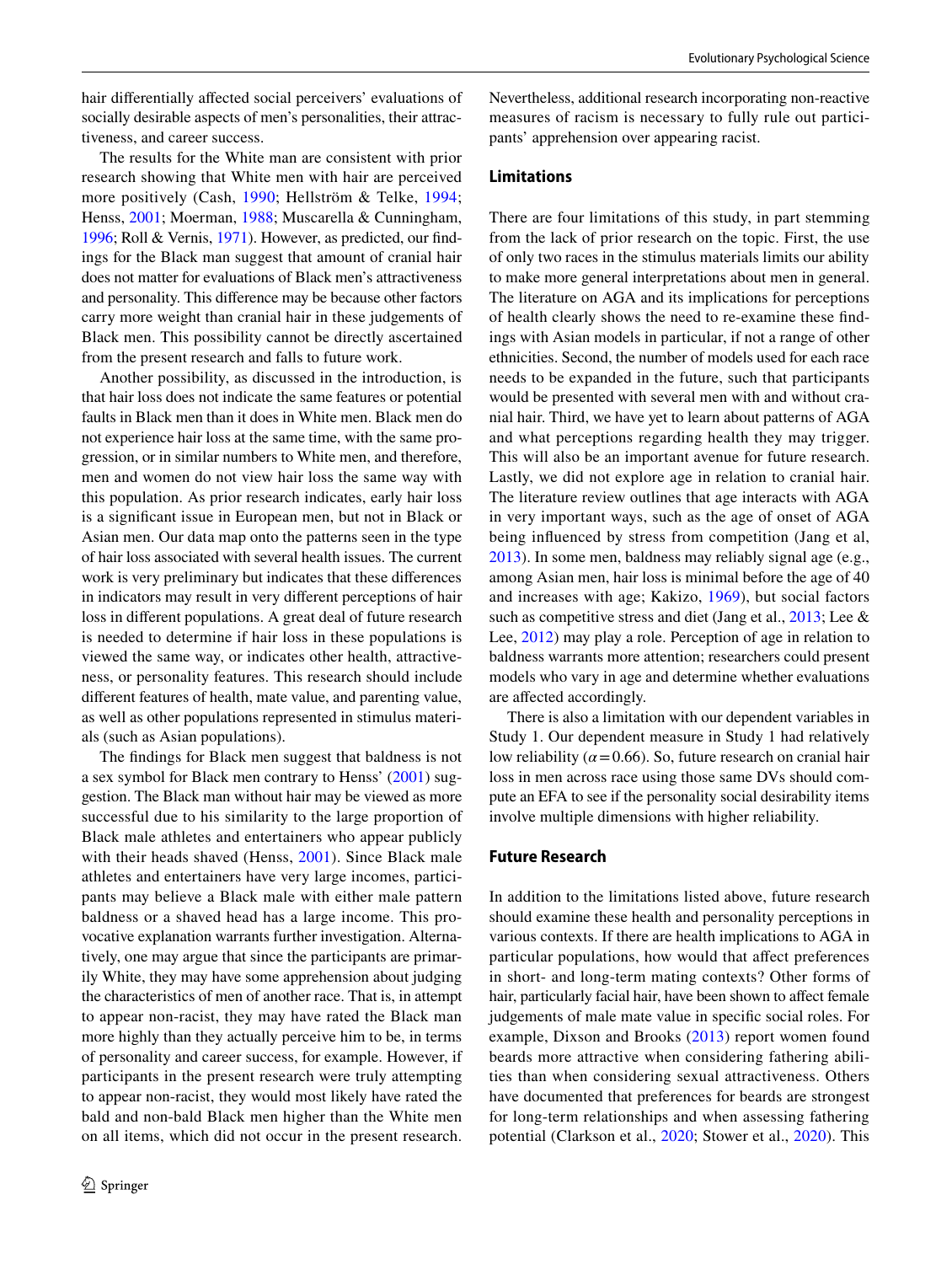preference is particularly strong among women with young infants and women with higher parity who specifcally evaluated men's fathering abilities, masculinity, dominance, and age (but not attractiveness; Dixson et al., [2019a,](#page-10-34) [2019b](#page-10-35)). Given the research on facial hair, the efect of cranial hair on these judgments should be investigated.

Another area that needs to be explored is the infuence of variation of preferences for beards due to sex-biased ratios or economic inequality, for example. Researchers have found beards are more frequent among men living in countries with male-biased sex ratios (Dixson et al., [2019a](#page-10-34), [2019b](#page-10-35)), as well in countries with higher levels of pathogens, larger urban centers, and greater economic disparity (Dixson & Lee, [2020](#page-10-36); Dixson et al., [2017b](#page-10-2); Pazhoohi & Kingstone, [2020](#page-11-32)). Indeed, women's preferences for beards appear to be stronger in countries where income inequality is high versus more equitable (Dixson et al., [2017b\)](#page-10-2). Perhaps the same trend carries over to preferences for cranial hair. That is, both beards and cranial hair may be linked such that women will prefer these secondary sexual traits given they reliably signal age, social status, and dominance that may be used to win in male-male competition for resources.

Along a diferent vein, it may be informative to examine whether the presence or absence of cranial hair is related to assessments stemming from perceived symmetry. Alopecia may lead to a decrease in the visual level of face or head symmetry, and symmetry of appearance is one of the criteria of attractiveness, closely related to the physical quality of the organism (i.e., the decrease in symmetry may result from hormonal disorders, medical history, having parasites, or risky behaviour; see Etcoff, [2011](#page-10-37); Thornhill & Moeller, [1997](#page-11-33), Wade, [2010](#page-11-34)). Therefore, future experimental designs could include symmetry as a variable in order to tease apart the role it has on assessments as compared to cranial hair.

Future researchers could also study whether hair length afects personality evaluations of men (and women). Hair length is often part of people's evaluations of women's attractiveness (Buss  $& Schmitt, 1993$  $& Schmitt, 1993$ ) and yet there seems to be no attention toward how hair length infuences perceptions of personality. Perhaps these links between hair length and personality assessment exist for both men and women. It is also important to note that there are diferent patterns of hair loss: four basic types and two specifc types categorized by where the hair is lost on the head and in what progression (Lee  $&$  Lee, [2012](#page-11-2)). Research has not yet determined whether the pattern of hair loss has an efect on perceptions (for example, a receding hairline vs. a bald spot in the centre of the crown).

There is a lack of research on evolutionary views of men's hair (or baldness), including mate preferences, halo efects, and how it connects to male intrasexual competition for status. There is also a lack of research on how baldness has evolved, to the point where it is prevalent among White men (Henss, [2001](#page-10-8); Setty, [1970\)](#page-11-15) but not others. Male pattern baldness is accompanied by several health concerns, including increased risk of heart disease (e.g., Sasmaz et al., [1999](#page-11-35); Yamada et al., [2013](#page-12-5)). Further, bald men have slightly but signifcantly fewer children than men without baldness despite also hitting puberty younger (Yap et al., [2018](#page-12-1)). Therefore, the question becomes one about the advantages of being bald that offset these costs. Evolutionary psychology is well situated to begin to address this issue.

Overall, perceptions of men with hair loss are not universal, and may point to several cultural or biological factors. While there is a great deal of research in both realms, very little research has attempted to parse out these factors. In addition, little work has determined difering perceptions according to race, hair length, pattern of hair loss, or other variables. Evolution and human behavior is well suited to this research scope, and future evolutionary work on this topic should determine the roles of health, status, and hormonal factors in perception of balding men.

**Acknowledgements** We extend our appreciation to the reviewers of this article who provided helpful suggestions for inclusion.

**Author Contribution** T. Joel Wade did the data analyses for this research. T. Joel Wade, Maryanne Fisher, and Rebecca Burch wrote the manuscript. Data collection was done by T Joel Wade.

**Availability of Data and Material** Not applicable

**Code Availability** Not applicable

#### **Declarations**

**Ethics Approval** Approval was obtained from the Institutional Review Board of Bucknell University. The procedures used in this study adhere to the tenets of the Declaration of Helsinki.

**Consent to Participate** Informed consent was obtained from all individual participants included in the study.

**Consent for Publication** Not applicable

**Conflict of Interest** The authors declare no competing interests.

## **References**

- <span id="page-9-1"></span>Alfonso, M., Richter-Appelt, H., Tosti, A., Viera, M. S., & García, M. (2005). The psychosocial impact of hair loss among men: A multinational European study. *Current Medical Research and Opinion, 21*(11), 1829–1836.<https://doi.org/10.1185/030079905X61820>
- <span id="page-9-0"></span>Blaker, N.M., Spisak, B.R., Tybur, J.M., Kandrik, M., & Arvey, R.D. (2020). Cue masking and cultural signals: Testing context-specifc preferences for bald(ing) leaders Journal of Experimental Social Psychology 88 <https://doi.org/10.1016/j.jesp.2019.103936>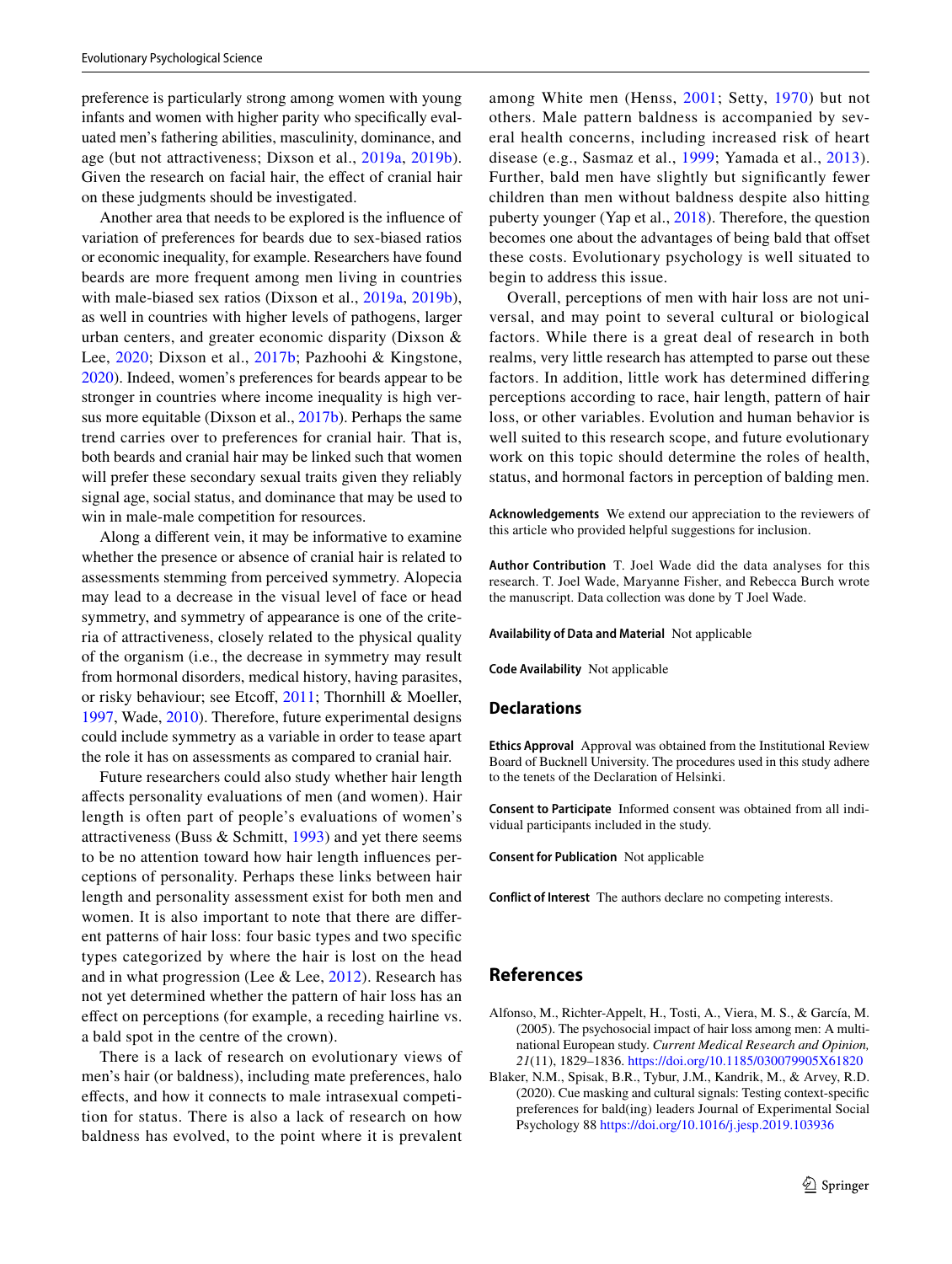- <span id="page-10-10"></span>Budd, D., Himmelberger, D., Rhodes, T., Cash, T. E., & Girman, C. J. (2000). The efects of hair loss in European men: A survey in four countries. *European Journal of Dermatology, 10*(2), 122–127.
- <span id="page-10-16"></span>Buss, D. M. (1989). Sex diferences in human mate preferences: Evolutionary hypotheses tested in 37 cultures. *Behavioral and Brain Sciences, 12*(1), 1–49. <https://doi.org/10.1017/S0140525X00023992>
- <span id="page-10-38"></span>Buss, D. M., & Schmitt, D. P. (1993). Sexual strategies theory: A contextual evolutionary analysis of human mating. *Psychological Review, 100*, 204–232.
- <span id="page-10-15"></span>Butler, J., Pryor, B., & Grieder, M. (1998). Impression formation as a function of male baldness. *Perceptual and Motor Skills, 86*(1), 347–350.<https://doi.org/10.2466/pms.1998.86.1.347>
- <span id="page-10-12"></span>Cash, T. F. (1990). Losing hair, losing points? The efects of male pattern baldness on social impression formation. *Journal of Applied Social Psychology, 20*, 154–167.
- <span id="page-10-11"></span>Cash, T. F. (1992). The psychological efects of androgenetic alopecia in men. *Journal of the American Academy of Dermatology, 26*(6), 926–931. [https://doi.org/10.1016/0190-9622\(92\)70134-2](https://doi.org/10.1016/0190-9622(92)70134-2)
- <span id="page-10-33"></span>Clarkson, T. R., Sidari, M. J., Sains, R., Alexander, M., Harrison, M., Mefodeva, V., Pearson, S., Lee, A. J., & Dixson, B. J. W. (2020). A multivariate analysis of women's mating strategies and sexual selection on men's facial morphology. *Royal Society Open Science, 7*, 191209. <https://doi.org/10.1098/rsos.191209>
- <span id="page-10-0"></span>Craig, B. M., Nelson, N. L., & Dixson, B. J. W. (2019). Sexual selection, agonistic signaling, and the efect of beards on recognition of men's anger displays. *Psychological Science, 30*(5), 728–738. <https://doi.org/10.1177/0956797619834876>
- <span id="page-10-25"></span>Crawford, C. B., & Anderson, J. L. (1989). Sociobiology: An environmental discipline? *American Psychologist, 44*, 1449–1459.
- <span id="page-10-29"></span>Cronbach, L. J. (1951). Coefficient alpha and the internal structure of tests. *Psychometrika, 16*, 297–334.
- <span id="page-10-27"></span>Davis, D. W., & Silver, B D. (2003). Stereotype threat and race of interviewer efects in a survey on political knowledge. *American Journal of Political Science 47,* 1(2003), 33–45.
- <span id="page-10-19"></span>Dawber, R. P. R., de Berker, D, & Wojnarowska, F. (1998). Disorders of hair. Androgenetic alopecia. In R. H. Champion, J. L. Burton, D. A. Burns, & S. M. Breathnach (Eds.), *Textbook of dermatology* (pp. 2903–2909). Sixth ed, vol 1. Oxford: Blackwell Science Ltd.
- <span id="page-10-26"></span>Dion, K., Berscheid, E., & Walster, E. (1972). What is beautiful is good. *Journal of Personality and Social Psychology, 24*, 285–290.
- <span id="page-10-4"></span>Dixson, A. F., Dixson, B. J., & Anderson, M. J. (2005). Sexual selection and the evolution of visually conspicuous sexually dimorphic traits in male monkeys, apes, and human beings. *Annual Review of Sex Research, 16*, 1–17.
- <span id="page-10-6"></span>Dixson, B.J.W., Barkhuizen, C.L., & Craig, B.M. (2021). Beards increase the speed, accuracy, and explicit judgments of facial threat Adaptive Human Behavior and Physiology 1–16 [https://](https://doi.org/10.1007/s40750-021-00169-1) [doi.org/10.1007/s40750-021-00169-1](https://doi.org/10.1007/s40750-021-00169-1)
- <span id="page-10-32"></span>Dixson, B. J., & Brooks, R. C. (2013). The role of facial hair in women's perceptions of men's attractiveness, health, masculinity and parenting abilities. *Evolution and Human Behavior, 34*(3), 236–241.
- <span id="page-10-34"></span>Dixson, B. J. W., Kennedy-Costantini, S., Lee, A. J., & Nelson, N. L. (2019a). Mothers are sensitive to men's beards as a potential cue of paternal investment. *Hormones and Behavior, 113*, 55–66. <https://doi.org/10.1016/j.yhbeh.2019.04.005>
- <span id="page-10-36"></span>Dixson, B. J. W., & Lee, A. J. (2020). Cross-cultural variation in men's beardedness. *AdaptiveHuman Behavior and Physiology, 6*(4), 490–500. <https://doi.org/10.1007/s40750-020-00150-4>
- <span id="page-10-1"></span>Dixson, B. J. W., Lee, A. J., Sherlock, J. M., & Talamas, S. N. (2017a). Beneath the beard: Do facial morphometrics infuence the strength of judgments of men's beardedness? *Evolution and Human Behavior, 38*(2), 164–174.
- <span id="page-10-35"></span>Dixson, B. J. W., Rantala, M. J., & Brooks, R. C. (2019b). Crosscultural variation in women's preferences for men's body hair. *Adaptive Human Behavior and Physiology, 5*(2), 131–147. <https://doi.org/10.1007/s40750-019-0107-x>
- <span id="page-10-7"></span><span id="page-10-2"></span>Dixson, B. J., & Vasey, P. L. (2012). Beards augment perceptions of men's aggressiveness, dominance and age, but not attractiveness. *Behavioral Ecology, 23*, 481–490. [https://doi.org/10.1093/](https://doi.org/10.1093/beheco/arr214) [beheco/arr214](https://doi.org/10.1093/beheco/arr214)
- <span id="page-10-28"></span>Eagly, A. H., Ashmore, R. D., Makhijani, M. G., & Longo, L. C. (1991). What is beautiful is good, but…: A meta-analytic review of research on the physical attractiveness stereotype. *Journal of Personality and Social Psychology, 110*(1), 109–128.
- <span id="page-10-37"></span>Etcof, N. (2011). *Survival of the prettiest: The science of beauty*. Anchor.
- <span id="page-10-31"></span>Feingold, A. (1992). Good-looking people are not what we think. *Journal of Personality and Social Psychology, 111*(2), 304–341.
- <span id="page-10-9"></span>Friedman, D. (2019, October 2). Men's hair loss is a multi-billion dollar industry (and growing). *InStyle.* Retrieved April 13 2021 from <https://www.instyle.com/hair/mens-hair-loss-industry-balding>
- <span id="page-10-30"></span>Gergen, K. J. (1968). The signifcance of skin color in human relations. In J. H. Franklin (Ed.), *Color and Race.* Boston, MA: Houghton Mifflin.
- <span id="page-10-21"></span>González-González, J. G., Mancillas-Adame, L. G., Fernández-Reyes, M., Gómez-Flores, M., Lavalle-González, F. J., Ocampo-Candiani, J., & Villarreal-Pérez, J. Z. (2009). Androgenetic alopecia and insulin resistance in young men. *Clinical Endocrinology, 71*(4), 494–499.<https://doi.org/10.1111/j.1365-2265.2008.03508.x>
- <span id="page-10-5"></span>Grueter, C. C., Isler, K., & Dixson, B. J. (2015). Are primate badges of status adaptive in large groups? *Evolution and Human Behavior, 36*, 398–406.
- <span id="page-10-22"></span>Hamilton, J. B. (1951). Patterned loss of hair in man: Types and incidence. *Annuals of the New York Academy of Science, 53*, 708–728.
- <span id="page-10-13"></span>Hellström, A., & Telke, J. (1994). Person perception through facial photographs: Efects of glasses, hair, and beard on judgements of occupation and personal qualities. *European Journal of Social Psychology, 24*, 693–705.
- <span id="page-10-8"></span>Henss, R. (2001). Social perception of male pattern baldness. *A Review. Dermatology Psychosomatics, 2*, 63–71.
- <span id="page-10-3"></span>Jach, L., & Moroń, M. (2020). I can wear a beard, but you should shave: Preferences for men's facial hair from the perspective of both sexes. *Evolutionary Psychology*. [https://doi.org/10.1177/](https://doi.org/10.1177/1474704920961728) [1474704920961728](https://doi.org/10.1177/1474704920961728)
- <span id="page-10-20"></span>Jang, W. S., Son, I. P., Yeo, I. K., Park, K. Y., Li, K., Kim, B. J., & Hong, C. K. (2013). The annual changes of clinical manifestation of androgenetic alopecia clinic in Korean males and females: A outpatient-based study. *Annals of Dermatology, 25*(2), 181. <https://doi.org/10.5021/ad.2013.25.2.181>
- <span id="page-10-24"></span>Kakizo, K. (1969). Correlation between cancer of the stomach and alopecia. *Kurume MedicalJournal, 32*, 1540–1565.
- <span id="page-10-23"></span>Khumalo, N. P., Jessop, S., Gumedze, F., & Ehrlich, R. (2007). Hairdressing and the prevalence of scalp disease in African adults. *British Journal of Dermatology, 157*(5), 981–988. [https://doi.org/](https://doi.org/10.1111/j.1365-2133.2007.08146.x) [10.1111/j.1365-2133.2007.08146.x](https://doi.org/10.1111/j.1365-2133.2007.08146.x)
- <span id="page-10-18"></span>Kranz, D., Nadarevic, L., & Erdfelder, E. (2019). Bald and bad? *Experimental Psychology, 66*(5), 331–345. [https://doi.org/10.](https://doi.org/10.1027/1618-3169/a000457) [1027/1618-3169/a000457](https://doi.org/10.1027/1618-3169/a000457)
- <span id="page-10-17"></span>Kuntzman, G. (2000). Bald truth: Hairless just can't win. *NY Post*. Retrieved April 13 2021 from [https://nypost.com/2000/11/13/](https://nypost.com/2000/11/13/bald-truth-hairless-just-cant-win/) [bald-truth-hairless-just-cant-win/](https://nypost.com/2000/11/13/bald-truth-hairless-just-cant-win/)
- <span id="page-10-14"></span>Lee, H. J., Ha, S. J., Kim, D., Kim, H. O., & Kim, J. W. (2002). Perception of men with androgenetic alopecia by women and nonbalding men in Korea: How the nonbald regard the bald. *International Journal of Dermatology, 41*(12), 867–869. [https://doi.org/10.](https://doi.org/10.1046/j.1365-4362.2002.01446.x) [1046/j.1365-4362.2002.01446.x](https://doi.org/10.1046/j.1365-4362.2002.01446.x)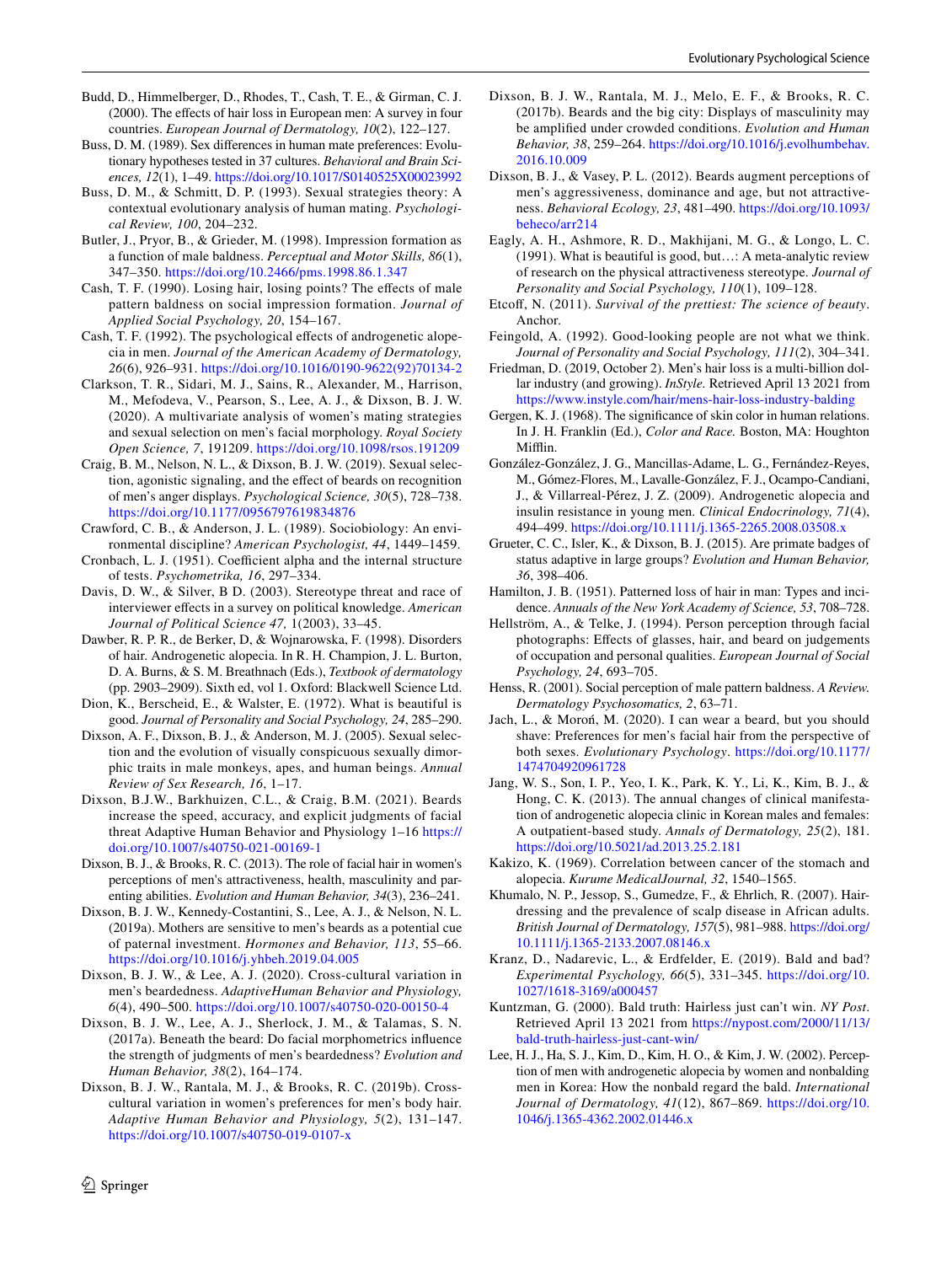- <span id="page-11-2"></span>Lee, W. S., & Lee, H. J. (2012). Characteristics of androgenetic alopecia in Asian. *Annals of Dermatology, 24*(3), 243. [https://doi.org/](https://doi.org/10.5021/ad.2012.24.3.243) [10.5021/ad.2012.24.3.243](https://doi.org/10.5021/ad.2012.24.3.243)
- <span id="page-11-27"></span>Lincoln, C. E. (1968). Color and group identity in the United States. In J. H. Franklin (Ed.), *Color and Race*. Boston, MA: Houghton Mifflin.
- <span id="page-11-4"></span>Mannes, A. E. (2013). Shorn scalps and perceptions of male dominance. *Social Psychological and Personality Science, 4*(2), 198– 205.<https://doi.org/10.1177/1948550612449490>
- <span id="page-11-22"></span>Marcińska, M., Pośpiech, E., Abidi, S., Andersen, J. D., van den Berge, M., Carracedo, Á., Eduardoff, M., Marczakiewicz-Lustig, A., Morling, N., Sijen, T., & Skowron, M. (2015). Evaluation of DNA variants associated with androgenetic alopecia and their potential to predict male pattern baldness. *PLoS ONE, 10*(5), e0127852. [https://](https://doi.org/10.1371/journal.pone.0127852) [doi.org/10.1371/journal.pone.0127852](https://doi.org/10.1371/journal.pone.0127852)
- <span id="page-11-13"></span>Matilainen, V. A., Mäkinen, P. K., & Keinänen-Kiukaanniemi, S. M. (2001). Early onset of androgenetic alopecia associated with early severe coronary heart disease: A population-based, casecontrol study. *European Journal of Cardiovascular Prevention & Rehabilitation, 8*(3), 147–151. [https://doi.org/10.1177/](https://doi.org/10.1177/174182670100800305) [174182670100800305](https://doi.org/10.1177/174182670100800305)
- <span id="page-11-0"></span>Mefodeva, V., Sidari, M. J., Chau, H., Fitzsimmons, B., Strain, G., Clarkson, T. R., Pearson, S., Lee, A. J., & Dixson, B. J. W. (2020). Multivariate intra-sexual selection on men's perceptions of male facial morphology. *Adaptive Human Behavior and Physiology, 6*, 143–169.
- <span id="page-11-5"></span>Moerman, D. E. (1988). The meaning of baldness and implications for treatment. *Clinics in Dermatology, 6*, 89–92.
- <span id="page-11-23"></span>Mogilski, J. K., Wade, T. J., & Welling, L. L. (2014). Prioritization of potential mates' history of sexual fdelity during a conjoint ranking task. *Personality and Social Psychology Bulletin, 40*(7), 884–897.
- <span id="page-11-6"></span>Muscarella, F., & Cunningham, M. R. (1996). The evolutionary signifcance and social perception of male pattern baldness and facial hair. *Ecology and Sociobiology, 17*, 99–117.
- <span id="page-11-14"></span>Odom, R. B., James, W. D., & Berger, T. G. (2000). *Diseases of the Skin*. WB Saunders Company.
- <span id="page-11-16"></span>Paik, J. H., Yoon, J. B., Sim, W. Y., Kim, B. S., & Kim, N. I. (2001). The prevalence and types of androgenetic alopecia in Korean men and women. *British Journal of Dermatology, 145*(1), 95–99. <https://doi.org/10.1046/j.1365-2133.2001.04289.x>
- <span id="page-11-19"></span>Pathomvanich, D., Pongratananukul, S., Thienthaworn, P., & Manoshai, S. (2002). A random study of Asian male androgenetic alopecia in Bangkok. *Thailand. Dermatologic Surgery, 28*(9), 804–807. <https://doi.org/10.1046/j.1524-4725.2002.02036.x>
- <span id="page-11-32"></span>Pazhoohi, F., & Kingstone, A. (2020). Parasite prevalence and income inequality positively predict beardedness across 25 countries. *Adaptive Human Behavior and Physiology, 6*, 185–193. [https://](https://doi.org/10.1007/s40750-020-00132-6) [doi.org/10.1007/s40750-020-00132-6](https://doi.org/10.1007/s40750-020-00132-6)
- <span id="page-11-21"></span>Rhodes, T., Girman, C. J., Lilly, F. R. W., Guo, S., Kaufman, K. D., Siervogel, R. M., & Chumlea, W. C. (1998). Prevalence of male pattern hair loss in a community based sample. *Dermatologic Surgery, 24*, 1330–1332. [https://doi.org/10.1111/j.15244725.](https://doi.org/10.1111/j.15244725.1998.tb00009.x) [1998.tb00009.x](https://doi.org/10.1111/j.15244725.1998.tb00009.x)
- <span id="page-11-7"></span>Roll, S., & Vernis, J. S. (1971). Stereotypes of scalp and facial hair as measured by the semantic diferential. *Psychological Reports, 28*, 975–980.
- <span id="page-11-18"></span>Salman, K. E., Altunay, I. K., Kucukunal, N. A., & Cerman, A. A. (2017). Frequency, severity and related factors of androgenetic alopecia in dermatology outpatient clinic: Hospital-based crosssectional study in Turkey. *Anais Brasileiros De Dermatologia, 92*(1), 35–40. <https://doi.org/10.1590/abd1806-4841.20175241>
- <span id="page-11-35"></span>Sasmaz, S., Senol, M., Ozcan, A., Dogan, G., Tuncer, C., Akyol, O., & Sener, S. (1999). The risk of coronary heart disease in men with androgenetic alopecia. *Journal of the European Academy of Dermatology and Venereology, 12*(2), 123–125.
- <span id="page-11-15"></span>Setty, L. R. (1970). Hair patterns of the scalp of White and Negro males. *American Journal of Physical Anthropology, 33*(1), 49–55.
- <span id="page-11-1"></span>Sherlock, J. M., Tegg, B., Sulikowski, D., & Dixson, B. J. W. (2017). Facial masculinity and beardedness determines men's explicit, but not their implicit, responses to male dominance. *Adaptive Human Behavior and Physiology, 3*, 14–29. [https://doi.org/10.](https://doi.org/10.1007/s40750-016-0047-7) [1007/s40750-016-0047-7](https://doi.org/10.1007/s40750-016-0047-7)
- <span id="page-11-8"></span>Sigelman, L., Dawson, E., Nitz, M., & Whicker, M. L. (1990). Hair loss and electability: The bald truth. *Journal of Nonverbal Behavior, 14*, 269–283.
- <span id="page-11-10"></span>Singh, D. (1995). Female judgment of male attractiveness and desirability for relationships: Role of waist-to-hip ratio and fnancial status. *Journal of Personality and Social Psychology, 69*(6), 1089–1101.
- <span id="page-11-31"></span>Stower, R. E., Lee, A. J., McIntosh, T. L., Sidari, M. J., Sherlock, J. M., & Dixson, B. J. W. (2020). Mating strategies and the masculinity paradox: How relationship context, relationship status, and sociosexuality shape women's preferences for facial masculinity and beardedness. *Archives of Sexual Behavior, 49*(3), 809–820. <https://doi.org/10.1007/s10508-019-1437-2>
- <span id="page-11-3"></span>Synnott, A. (1987). Shame and glory: A sociology of hair. *The British Journal of Sociology, 38*(3), 381–413.
- <span id="page-11-20"></span>Takashima, M., Iju, K., & Sudo, M. (1981). Alopecia androgenica: Its incidence in Japanese and associated conditions. In C. E. Orfanos, W. Montagna, & G. Stutgen (Eds.), *In Hair research* (pp. 287– 293). Springer.
- <span id="page-11-24"></span>The sex appeal of bald men. (1994, March). *Ebony*, *49*(5), 68+. [https://](https://link.gale.com/apps/doc/A14874394/ITOF?u=oswego&sid=ITOF&xid=b5909a1f) [link.gale.com/apps/doc/A14874394/ITOF?u=oswego&sid=](https://link.gale.com/apps/doc/A14874394/ITOF?u=oswego&sid=ITOF&xid=b5909a1f) [ITOF&xid=b5909a1f](https://link.gale.com/apps/doc/A14874394/ITOF?u=oswego&sid=ITOF&xid=b5909a1f)
- <span id="page-11-33"></span>Thornhill, R., & Møller, A. P. (1997). Developmental stability, disease and medicine. *Biological Reviews, 72*(4), 497–548.
- <span id="page-11-9"></span>Tischer, B. (1999). *Einfuss von haarausfall auf personalentscheidungen*. Palluch, Emnid Institut-Health Research.
- <span id="page-11-30"></span>Trapnell, P. D., & Wiggins, J. S. (1990). Extension of the interpersonal adjective scales to include the big fve dimensions of personality. *Journal of Personality and Social Psychology, 59*(4), 781–790.
- <span id="page-11-34"></span>Wade, T. J. (2010). The relationships between symmetry and attractiveness and mating relevant decisions and behavior: A review. *Symmetry, 2*(2), 1081–1098.
- <span id="page-11-12"></span>Wade, T. J. (2003). Evolutionary theory and African American selfperception: Sex diferences in body esteem predictors of physical and sexual attractiveness, and self-esteem. *Journal of Black Psychology, 29*(2), 123–141.
- <span id="page-11-11"></span>Wade, T. J. (2000). Evolutionary theory and self-perception: Sex differences in body-esteem predictors of self-perceived physical and sexual attractiveness and self-esteem. *International Journal of Psychology, 35*(1), 36–45.
- <span id="page-11-28"></span>Wade, T. J., Dyckman, K. A., & Cooper, M. (2004a). Invisible men: Evolutionary theory and attractiveness and personality evaluations of 10 African American male facial shapes. *Journal of Black Psychology, 30*(4), 477–488.
- <span id="page-11-29"></span>Wade, T. J., Irvine, K., & Cooper, M. (2004b). Racial characteristics and individual diferences in women's evaluations of men's facial attractiveness and personality. *Personality and Individual Diferences, 36*(5), 1083–1092.
- <span id="page-11-26"></span>Wade, T. J., Loyden, J., Renninger, L., & Tobey, L. (2003). Weight halo effects: Differences in personality evaluations as a function of weight? *Personality and Individual Differences, 34*, 263–268.
- <span id="page-11-25"></span>Wade, T. J., & DiMaria, C. (2003). Weight halo effects: Individual differences in perceived life success as a function of women's race and weight? *Sex Roles, 48*(9/10), 461–465.
- <span id="page-11-17"></span>Wang, T. L., Zhou, C., Shen, Y. W., Wang, X. Y., Ding, X. L., Tian, S., Liu, Y., Peng, G. H., Xue, S. Q., Zhou, J. E., & Wang, R. L. (2010). Prevalence of androgenetic alopecia in China: A community-based study in six cities. *British Journal of Dermatology,*